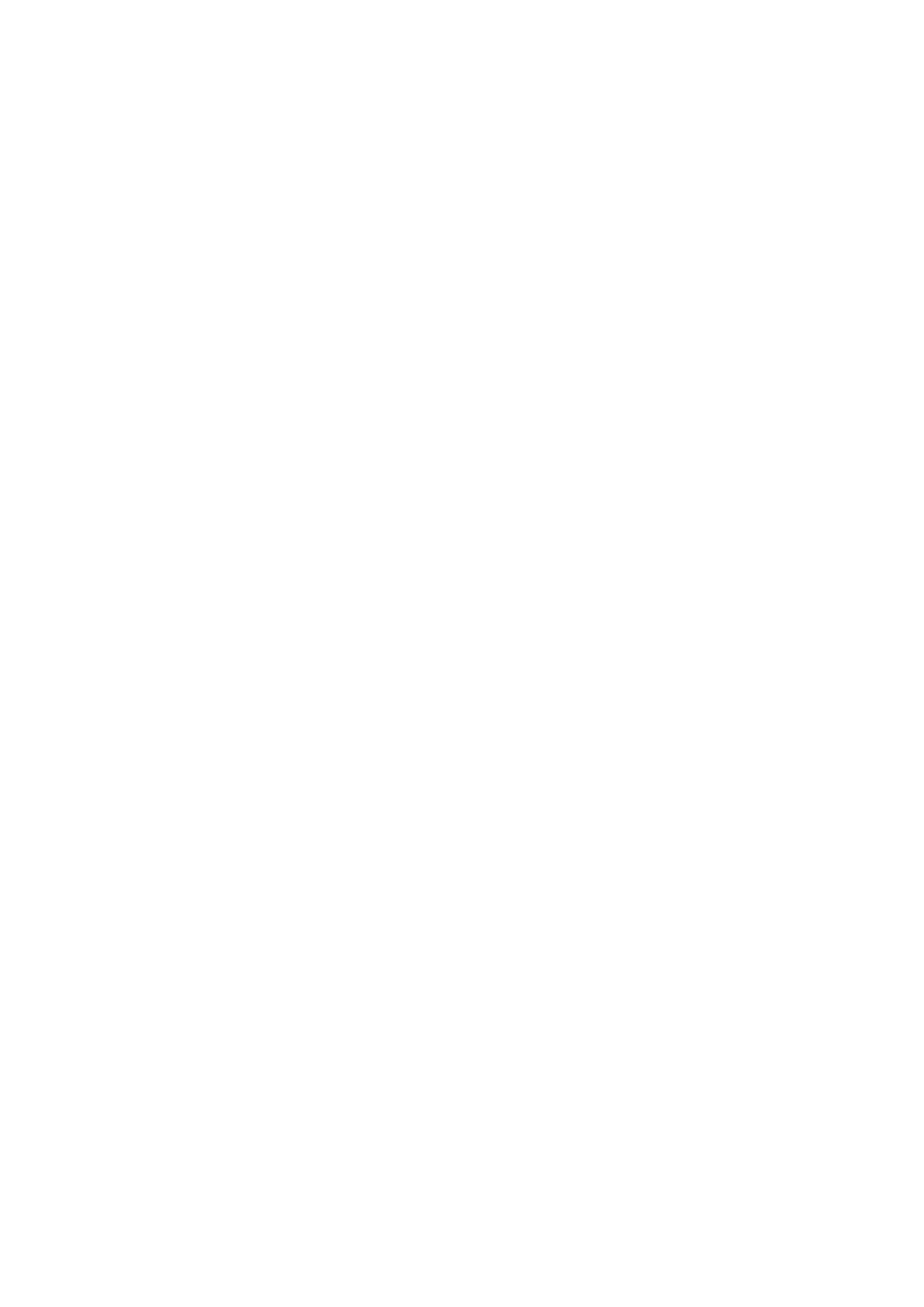# **Contents**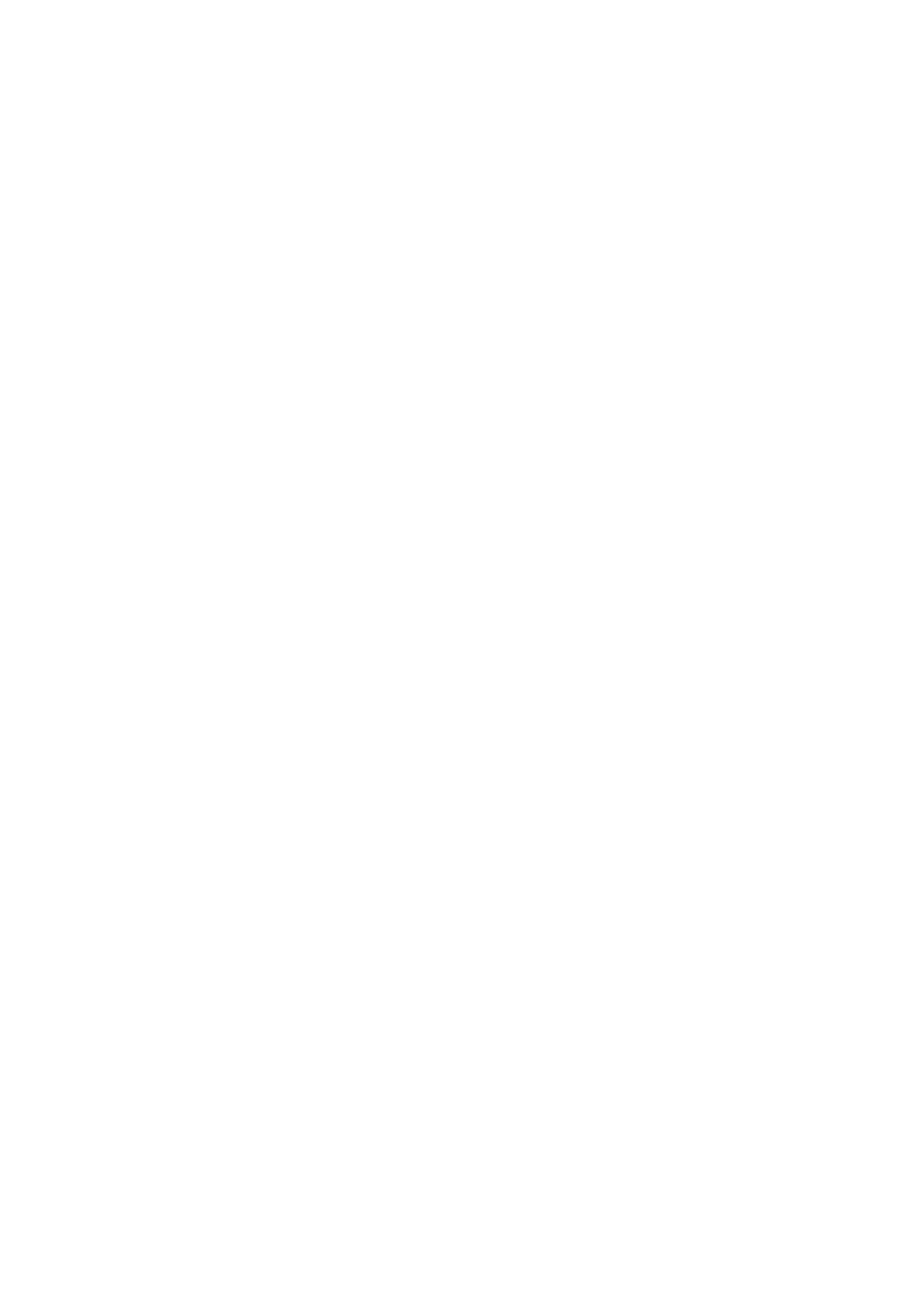# **Statement 3: Fiscal Strategy and Outlook**

# **Overview**

The Government acted decisively in response to the COVID-19 pandemic in providing an unprecedented level of fiscal support to protect vulnerable households and save Australian businesses and jobs. The Government was well placed to provide this response, as it entered the pandemic with a strong economy and from a position of fiscal strength, made possible by years of responsible budget management.

The public health and economic responses were successful in mitigating the significant impacts at the height of the pandemic and avoiding labour scarring, by protecting as many jobs as possible. The Government's economic support was underpinned by a clear set of principles: that it be temporary, targeted, proportionate and delivered using existing mechanisms where possible. These principles ensured that support was delivered when needed and set the economy on a path to recovery from the pandemic.

Significant economic support announced as part of the emergency response in 2020 is still flowing to households and businesses. This, together with further targeted support in this Budget and the ongoing rollout of the vaccine, underpins a positive outlook for the Australian economy.

The strength in the domestic economic recovery is reflected in a stronger fiscal position, predominantly due to higher-than-expected tax receipts as well as lower-than-expected unemployment benefits.

The stronger fiscal position has enabled the Government to continue to invest in the next stage of its economic plan to grow the economy, reduce unemployment and secure the recovery, while guaranteeing the essential services that Australians rely on. This is consistent with the Government's Economic and Fiscal Strategy which recognises that sustainable private sector-led growth with low unemployment is key to stabilising and ultimately reducing debt as a share of the economy in the medium term.

The underlying cash balance in 2020-21 is expected to be a deficit of \$161.0 billion (7.8 per cent of GDP), an improvement of \$52.7 billion since the 2020-21 Budget. The underlying cash balance is expected to improve to a deficit of \$106.6 billion in 2021-22 (5.0 per cent of GDP) and continue to improve over the forward estimates to \$57.0 billion (2.4 per cent of GDP) in 2024-25. Over the medium term, the underlying cash balance is projected to improve to a deficit of 1.3 per cent of GDP in 2031-32.

Net debt is expected to be 34.2 per cent of GDP at 30 June 2022 and peak at 40.9 per cent of GDP at 30 June 2025. This compares to a previous peak in net debt of 43.8 per cent of GDP estimated in the 2020-21 Budget. Net debt is projected to fall over the medium term to 37.0 per cent of GDP at 30 June 2032.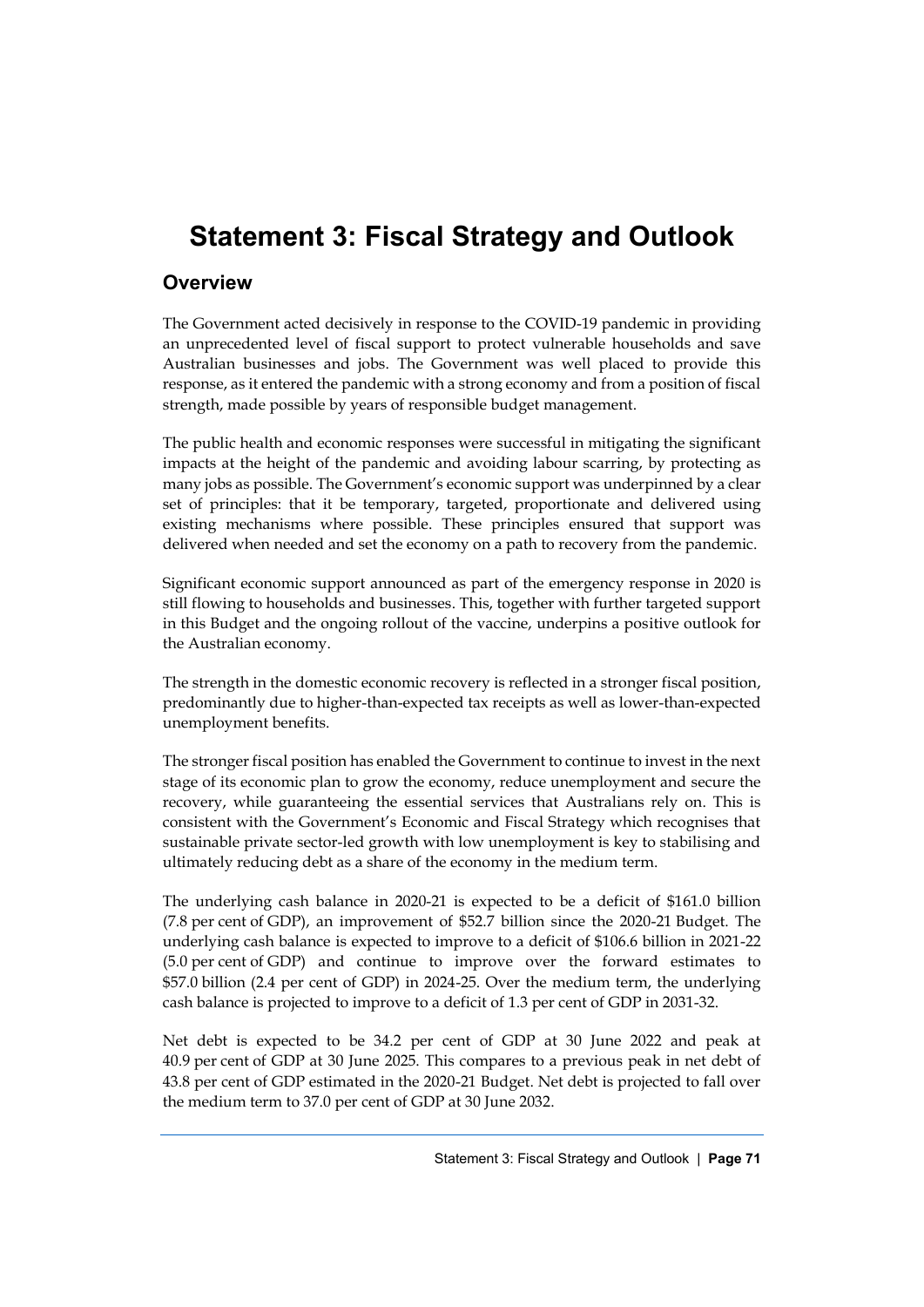Gross debt is projected to be lower as a share of GDP in each year of the forward estimates and medium term compared with the 2020-21 Budget. Gross debt is expected to be 45.1 per cent of GDP at 30 June 2022, increasing to 50 per cent of GDP at 30 June 2025. Gross debt is projected to stabilise over the medium term at around 51 per cent of GDP. This compares to the 2020-21 Budget where gross debt was projected to stabilise at around 55 per cent of GDP in the medium term.

|                            | Actual  | Estimates |          |         |         |         |
|----------------------------|---------|-----------|----------|---------|---------|---------|
|                            | 2019-20 | 2020-21   | 2021-22  | 2022-23 | 2023-24 | 2024-25 |
|                            | \$b     | \$b       | \$b      | \$b     | \$b     | \$b     |
| Underlying cash balance(a) | $-85.3$ | $-161.0$  | $-106.6$ | $-99.3$ | $-79.5$ | $-57.0$ |
| Per cent of GDP            | $-4.3$  | $-7.8$    | $-5.0$   | $-4.6$  | $-3.5$  | $-2.4$  |
| Net operating balance      | $-92.3$ | $-154.5$  | $-92.7$  | $-90.2$ | $-70.2$ | $-55.7$ |
| Per cent of GDP            | $-4.7$  | $-7.5$    | $-4.3$   | $-4.1$  | $-3.1$  | $-2.3$  |
| Net debt(b)                | 491.2   | 617.5     | 729.0    | 835.0   | 920.4   | 980.6   |
| Per cent of GDP            | 24.7    | 30.0      | 34.2     | 38.4    | 40.4    | 40.9    |
| Gross debt(c)              | 684.3   | 829.0     | 963.0    | 1,058.0 | 1,134.0 | 1,199.0 |
| Per cent of GDP            | 34.5    | 40.2      | 45.1     | 48.6    | 49.7    | 50.0    |

**Table 3.1: Australian Government general government sector budget aggregates**

(a) Excludes net Future Fund earnings before 2020-21.

(b) Net debt is the sum of interest-bearing liabilities (which include Australian Government Securities (AGS) on issue measured at market value) minus the sum of selected financial assets (cash and deposits, advances paid and investments, loans and placements).

(c) Gross debt measures the face value of AGS on issue.

# **Economic and Fiscal Strategy**

The Government revised its Economic and Fiscal Strategy in the 2020-21 Budget. Core to the Strategy is a focus on supporting strong and sustainable private sector-led growth and job creation, recognising this is the pathway to a strong and sustainable fiscal position.

The Strategy operates in two phases. The first phase of the Strategy seeks to promote employment, growth, business and consumer confidence through discretionary fiscal policy and the operation of automatic stabilisers. The priority of this phase is to ensure a strong and sustained recovery to drive down the unemployment rate.

Consistent with the Strategy, since the onset of the COVID-19 pandemic, the Government has provided unprecedented support to households and businesses. This was underpinned by a clear set of principles: that it be temporary, targeted and proportionate to the shock and delivered using existing mechanisms where possible. The support was intended to limit the economic cost and longer-term labour scarring from the crisis by protecting as many jobs as possible.

As a result of the substantial economic support provided to the economy, the success in managing the health crisis, and the resilience and flexibility shown by Australian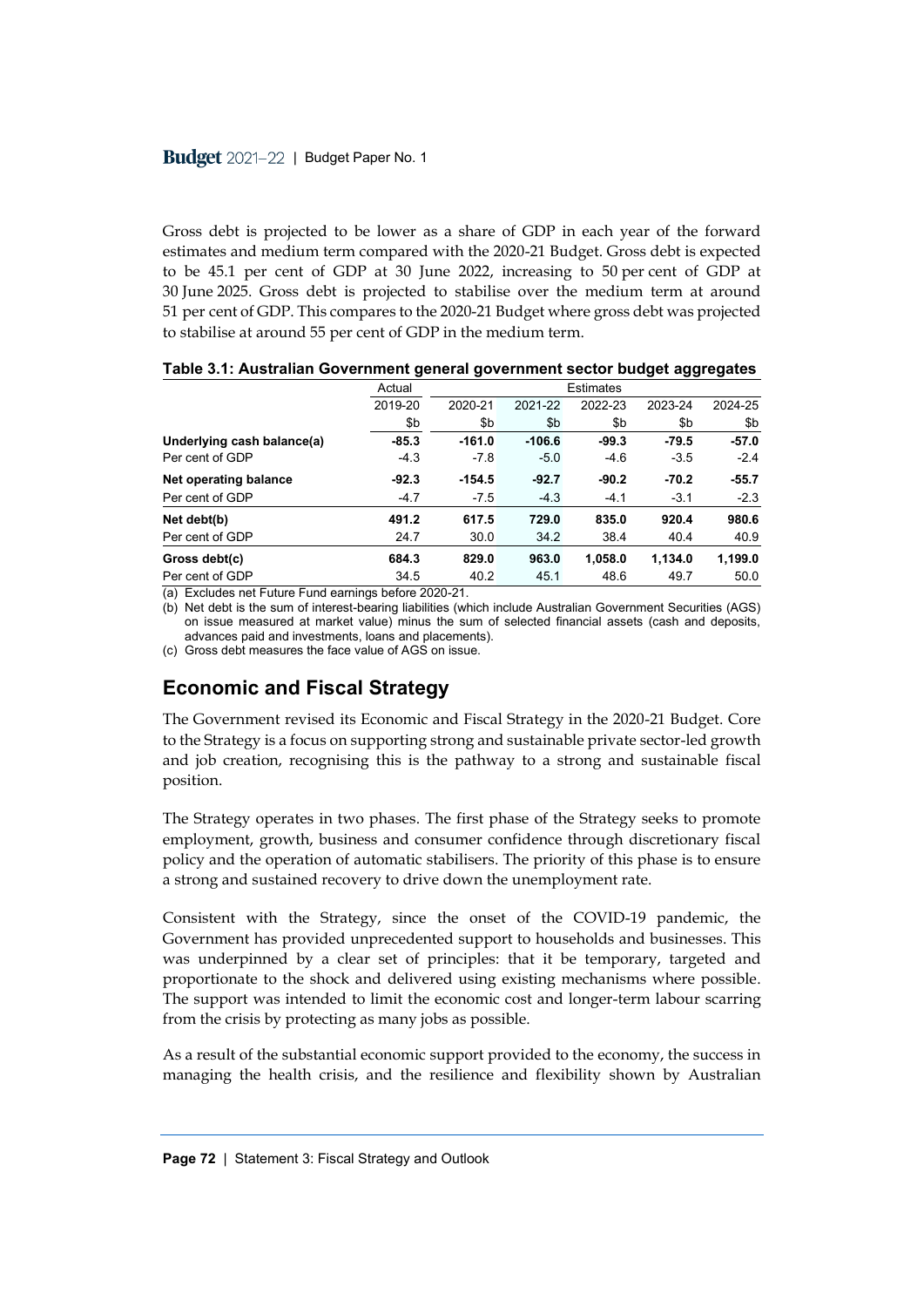businesses and households, the Australian economy has recovered strongly from its first recession in almost 30 years.

The transition to sustainable private sector-led growth, away from emergency government support programs such as the JobKeeper Payment, will lay the foundations for a stronger economy and a sustainable fiscal position over the medium term. In this Budget, the Government is maintaining a focus on growth-friendly economic policies to prioritise job creation as a pathway for a stronger economy and stronger fiscal position.

The Government is also providing targeted and temporary support for regions and sectors that continue to be disproportionately affected by COVID-19, recognising that the economic recovery is not necessarily progressing evenly.

While the economic forecasts suggest that an unemployment rate of 4¾ per cent will be achieved by the June quarter 2023, a high degree of uncertainty remains. The virus continues to present an ongoing threat to the health and economic recovery, both domestically and globally, and the longer-term effects of the pandemic on people and the economy are unclear. For this reason, Australia will continue to remain in the first phase of the Economic and Fiscal Strategy until the recovery is secured.

Before a transition to the second phase of the Strategy, the Government's ambition is for sustainable private sector-led growth to drive unemployment down to pre pandemic levels or lower. With further support from monetary policy limited, fiscal policy will need to continue to play an active role in driving the unemployment rate lower.

Only once the economic recovery is secured will the Government transition towards the medium-term objective of stabilising and then reducing debt as a share of GDP. Stronger economic growth, coupled with low costs of servicing debt, will enable the Government to maintain a steady and declining ratio of debt to GDP over time while running a modest deficit.

When the Government's focus transitions to rebuilding fiscal buffers, it will act consistently with its core values by:

- controlling expenditure growth, while maintaining the efficiency and quality of government spending and guaranteeing the delivery of essential services
- supporting revenue growth through policies that drive economic growth, while maintaining a tax-to-GDP ratio at or below 23.9 per cent
- using the Government's balance sheet to support productivity-enhancing investments
- pursuing ongoing structural reforms to boost economic growth.

The Government's Economic and Fiscal Strategy is consistent with the requirements of the *Charter of Budget Honesty Act 1998* and is set out in Box 3.1.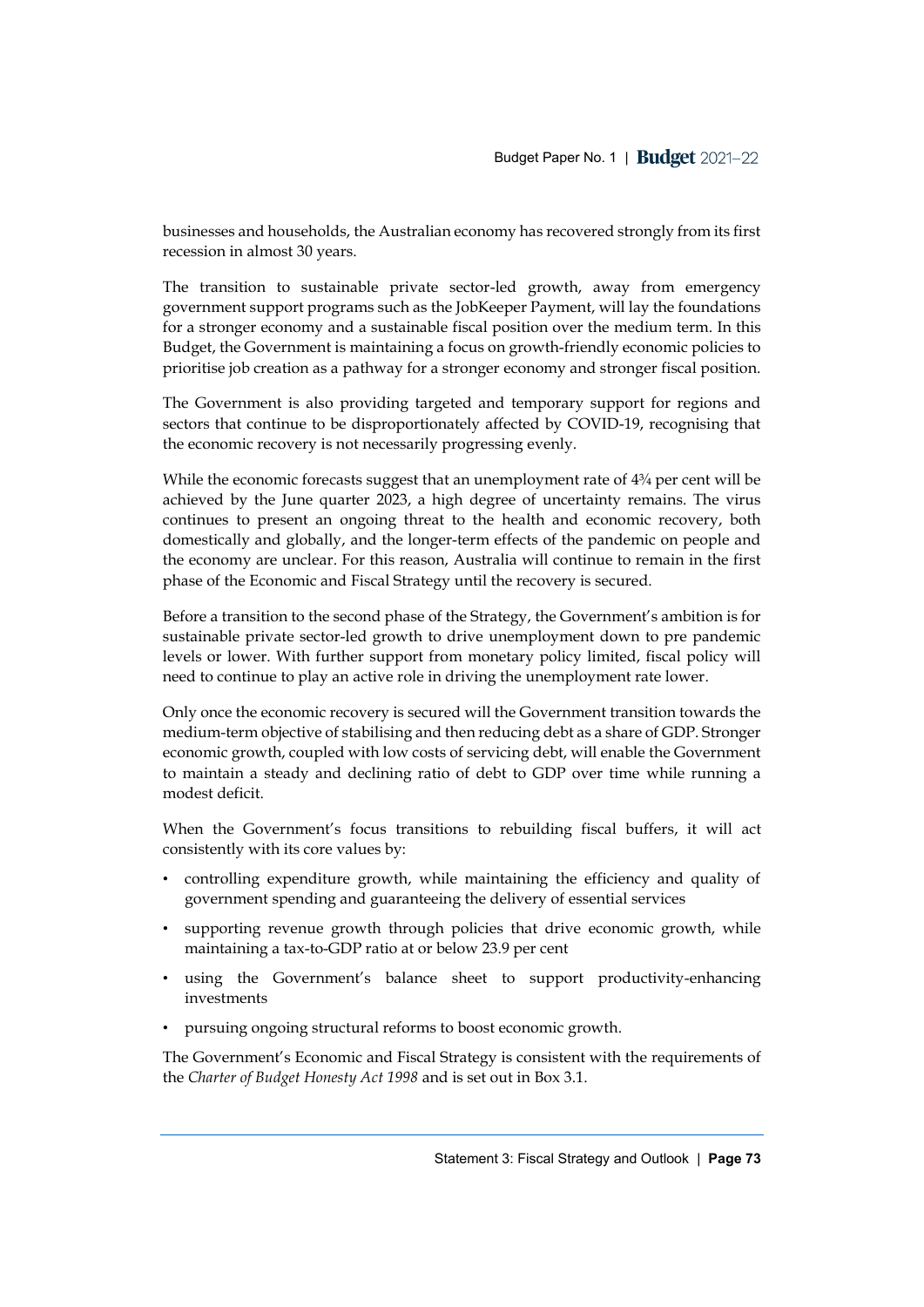#### **Box 3.1: The Government's Economic and Fiscal Strategy**

The Government's Economic and Fiscal Strategy will drive sustainable, private sector-led growth and job creation and ensure Australia is well-placed to respond to future shocks.

By supporting economic growth now and over the medium term, the Strategy will underpin stronger public finances over time, guaranteed provision of essential services and lower taxes as a share of the economy.

#### COVID-19 Economic Recovery Plan

The Government's Economic Recovery Plan aims to promote employment, growth and business and consumer confidence through:

- allowing the budget's automatic stabilisers to operate, to support aggregate demand
- temporary, proportionate and targeted fiscal support, including through tax measures that incentivise private sector investment to drive productivity and create jobs
- structural reforms to improve the ease of doing business and increase the economy's long-term growth potential to create the jobs of the future
- continuing to improve the efficiency and quality of government spending.

Progress on the economic recovery will be reviewed at each Budget update. This phase of the Strategy will remain in place until the economic recovery is secure and the unemployment rate is back to pre-crisis levels or lower, at which time the Strategy will be governed by the Government's medium-term fiscal objectives.

#### Medium term fiscal strategy

Over the medium term, the fiscal strategy will be focused on growing the economy in order to stabilise and reduce debt. This underlines the commitment to budget and balance sheet discipline and provides flexibility to respond to changing economic conditions.

The strategy is underpinned by the following elements:

- stabilising and then reducing gross and net debt as a share of the economy
- targeting a budget balance, on average, over the course of the economic cycle that is consistent with the debt objective. This will be achieved by:
	- ‒ controlling expenditure growth, while maintaining the efficiency and quality of government spending and guaranteeing the delivery of essential services
	- ‒ supporting revenue growth through policies that drive earnings and economic growth, while maintaining a sustainable tax burden consistent with a tax-to-GDP ratio at or below 23.9 per cent of GDP
	- ‒ using the Government's balance sheet to support productivity-enhancing investments that build a stronger economy, support private investment and create jobs
	- ‒ ongoing structural reforms to boost economic growth.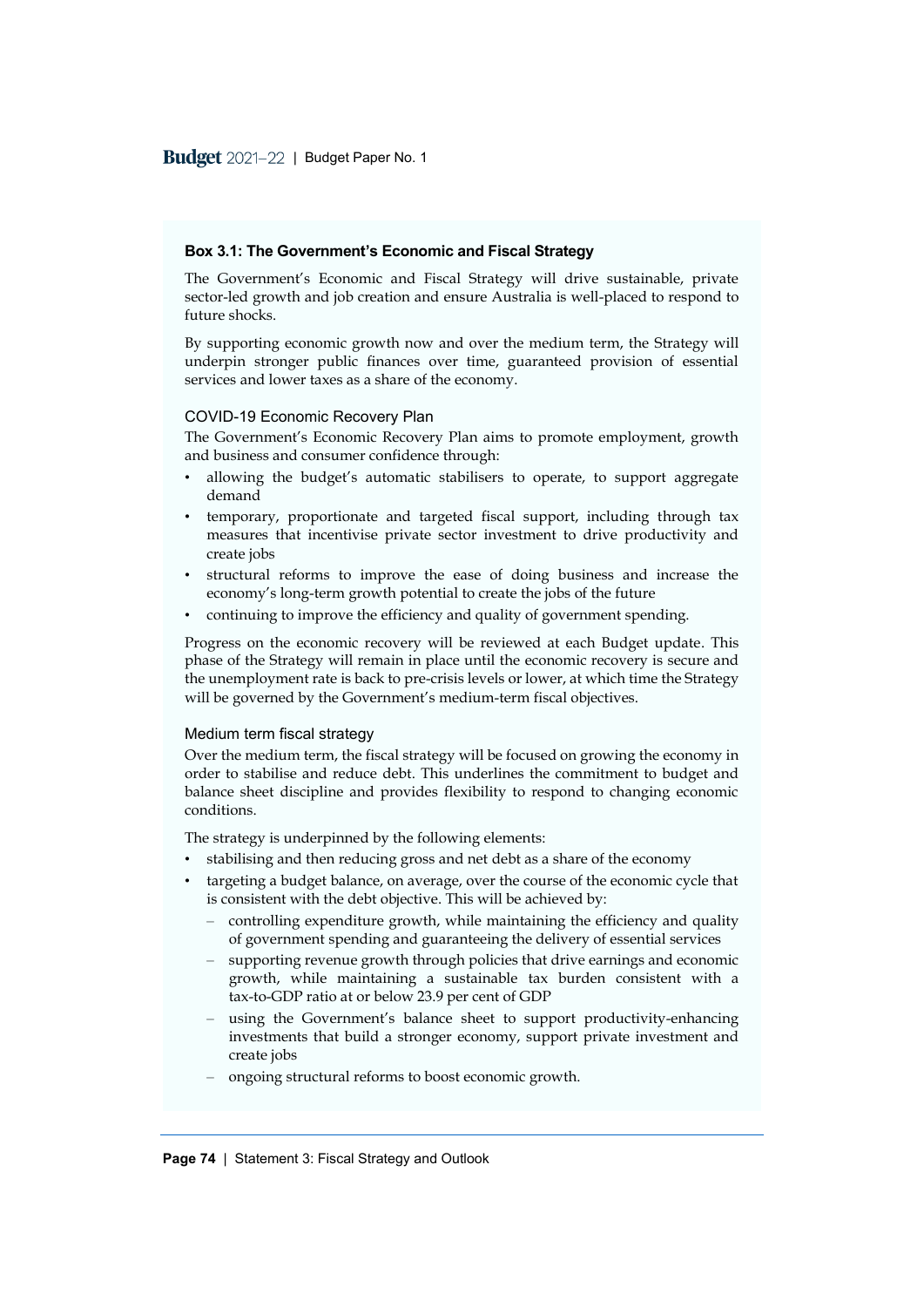# **Fiscal outlook — forward estimates**

An underlying cash deficit of \$106.6 billion (5.0 per cent of GDP) is forecast in 2021-22, improving to an estimated deficit of \$57.0 billion (2.4 per cent of GDP) in 2024-25 (Table 3.2).

|                             | Actual  |          |          | <b>Estimates</b> |         |                 |          |
|-----------------------------|---------|----------|----------|------------------|---------|-----------------|----------|
|                             | 2019-20 | 2020-21  | 2021-22  | 2022-23          |         | 2023-24 2024-25 | Total(a) |
|                             | \$b     | \$b      | \$b      | \$b              | \$b     | \$b             | \$b      |
| <b>Receipts</b>             | 469.4   | 499.8    | 482.1    | 494.0            | 532.9   | 572.0           | 2,080.9  |
| Per cent of GDP             | 23.6    | 24.3     | 22.6     | 22.7             | 23.4    | 23.9            |          |
| Payments(b)                 | 549.6   | 660.8    | 588.7    | 593.3            | 612.4   | 628.9           | 2,423.2  |
| Per cent of GDP             | 27.7    | 32.1     | 27.6     | 27.3             | 26.9    | 26.2            |          |
| Net Future Fund earnings(c) | 5.0     | na       | na       | na               | na      | na              | na       |
| Underlying cash balance(d)  | $-85.3$ | $-161.0$ | $-106.6$ | $-99.3$          | $-79.5$ | $-57.0$         | $-342.4$ |
| Per cent of GDP             | $-4.3$  | $-7.8$   | $-5.0$   | $-4.6$           | $-3.5$  | $-2.4$          |          |
| <b>Revenue</b>              | 486.3   | 504.9    | 496.6    | 505.1            | 544.5   | 578.0           | 2,124.2  |
| Per cent of GDP             | 24.5    | 24.5     | 23.3     | 23.2             | 23.9    | 24.1            |          |
| <b>Expenses</b>             | 578.5   | 659.4    | 589.3    | 595.4            | 614.7   | 633.7           | 2,433.1  |
| Per cent of GDP             | 29.2    | 32.0     | 27.6     | 27.4             | 27.0    | 26.4            |          |
| Net operating balance       | $-92.3$ | $-154.5$ | $-92.7$  | $-90.2$          | $-70.2$ | $-55.7$         | $-308.9$ |
| Per cent of GDP             | $-4.7$  | $-7.5$   | $-4.3$   | $-4.1$           | $-3.1$  | $-2.3$          |          |
| Net capital investment      | 4.0     | 8.6      | 10.3     | 10.9             | 10.1    | 9.2             | 40.6     |
| <b>Fiscal balance</b>       | $-96.3$ | $-163.2$ | $-103.0$ | $-101.2$         | $-80.3$ | $-64.9$         | $-349.4$ |
| Per cent of GDP             | $-4.9$  | $-7.9$   | $-4.8$   | $-4.6$           | $-3.5$  | $-2.7$          |          |
| Memorandum:                 |         |          |          |                  |         |                 |          |
| Net Future Fund earnings(c) | 5.0     | 5.5      | 3.0      | 3.2              | 3.4     | 3.6             | 13.2     |
| Headline cash balance       | $-93.9$ | $-168.2$ | $-117.0$ | $-109.4$         | $-75.4$ | $-65.1$         | $-367.0$ |

(a) Total is equal to the sum of amounts from 2021-22 to 2024-25.

(b) Equivalent to cash payments for operating activities, purchases of non-financial assets and net cash flows from financing activities for leases.

(c) Under the *Future Fund Act 2006*, net Future Fund earnings will be available to meet the Australian Government's superannuation liability from 2020-21. From this time, the underlying cash balance includes expected net Future Fund earnings.

(d) Excludes net Future Fund earnings before 2020-21.

Receipts are expected to fall to \$482.1 billion (22.6 per cent of GDP) in 2021-22, then increase across each year of the forward estimates to \$572.0 billion (23.9 per cent of GDP) in 2024-25.

Payments are expected to fall to \$588.7 billion (27.6 per cent of GDP) in 2021-22, and then increase across the forward estimates to \$628.9 billion (26.2 per cent of GDP) in 2024-25.

A headline cash deficit of \$117.0 billion is expected in 2021-22, improving to an estimated deficit of \$65.1 billion in 2024-25.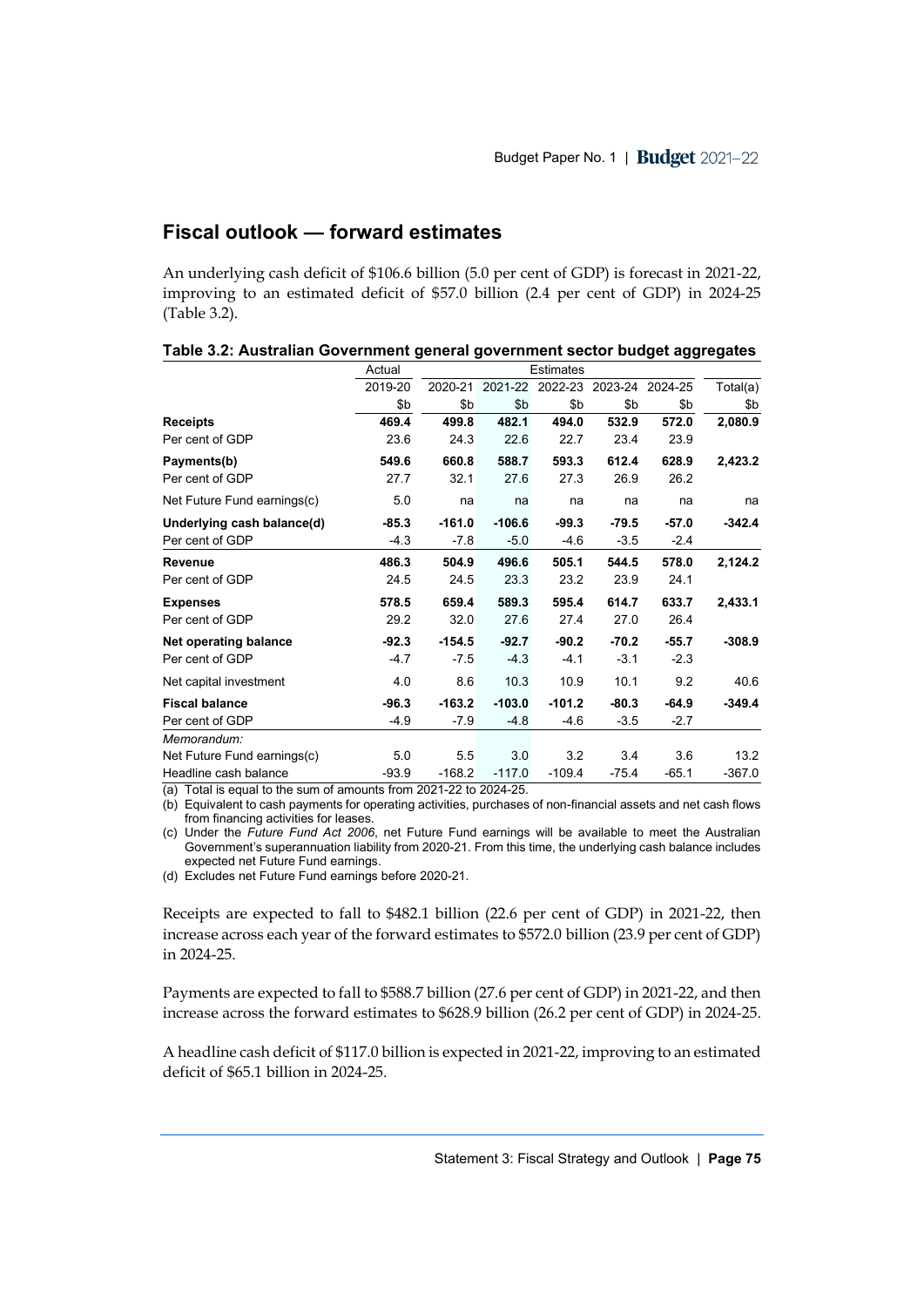In accrual terms, a net operating deficit of \$92.7 billion (4.3 per cent of GDP) is expected in 2021-22, improving to an estimated deficit of \$55.7 billion (2.3 per cent of GDP) in 2024-25.

### **Underlying cash balance estimates**

Table 3.3 provides a summary of the cash flows of the Australian Government general government sector.

|                                              |          |          | <b>Estimates</b> |         |         |
|----------------------------------------------|----------|----------|------------------|---------|---------|
|                                              | 2020-21  | 2021-22  | 2022-23          | 2023-24 | 2024-25 |
|                                              | \$b      | \$b      | \$b              | \$b     | \$b     |
| Cash receipts                                |          |          |                  |         |         |
| Operating cash receipts                      | 499.6    | 481.8    | 493.8            | 532.6   | 571.8   |
| Capital cash receipts(a)                     | 0.2      | 0.3      | 0.2              | 0.2     | 0.2     |
| Total cash receipts                          | 499.8    | 482.1    | 494.0            | 532.9   | 572.0   |
| Cash payments                                |          |          |                  |         |         |
| Operating cash payments                      | 642.3    | 567.5    | 570.9            | 588.9   | 605.4   |
| Capital cash payments(b)                     | 16.1     | 18.8     | 19.9             | 21.0    | 21.1    |
| Total cash payments                          | 658.4    | 586.3    | 590.8            | 609.9   | 626.5   |
| GFS cash surplus(+)/deficit(-)               | $-158.5$ | $-104.2$ | $-96.8$          | $-77.0$ | $-54.5$ |
| Per cent of GDP                              | $-7.7$   | $-4.9$   | $-4.4$           | $-3.4$  | $-2.3$  |
| plus Net cash flows from                     |          |          |                  |         |         |
| financing activities for leases(c)           | $-2.4$   | $-2.4$   | $-2.4$           | $-2.5$  | $-2.5$  |
| Underlying cash balance                      | $-161.0$ | $-106.6$ | $-99.3$          | $-79.5$ | $-57.0$ |
| Per cent of GDP                              | -7.8     | $-5.0$   | $-4.6$           | $-3.5$  | $-2.4$  |
| Memorandum:                                  |          |          |                  |         |         |
| Net cash flows from investments in financial |          |          |                  |         |         |
| assets for policy purposes                   | $-7.3$   | $-10.4$  | $-10.1$          | 4.1     | $-8.2$  |
| <b>Headline cash balance</b>                 | $-168.2$ | $-117.0$ | $-109.4$         | $-75.4$ | $-65.1$ |

### **Table 3.3: Summary of Australian Government general government sector cash flow**

(a) Equivalent to cash receipts from the sale of non-financial assets in the cash flow statement.

(b) Equivalent to cash payments for purchases of non-financial assets in the cash flow statement.

(c) Principal payments on lease liabilities, which are financing cash payments, are deducted in the calculation of the underlying cash balance to maintain consistency of measure following the implementation of AASB 16.

Table 3.4 provides a reconciliation of changes in the underlying cash balance between the 2020-21 Budget and 2021-22 Budget.

Table 3.5 provides a reconciliation of the changes in the underlying cash balance between the 2020-21 Budget, the 2020-21 MYEFO and 2021-22 Budget, disaggregated by policy decisions and parameter and other variations on receipts and payments estimates.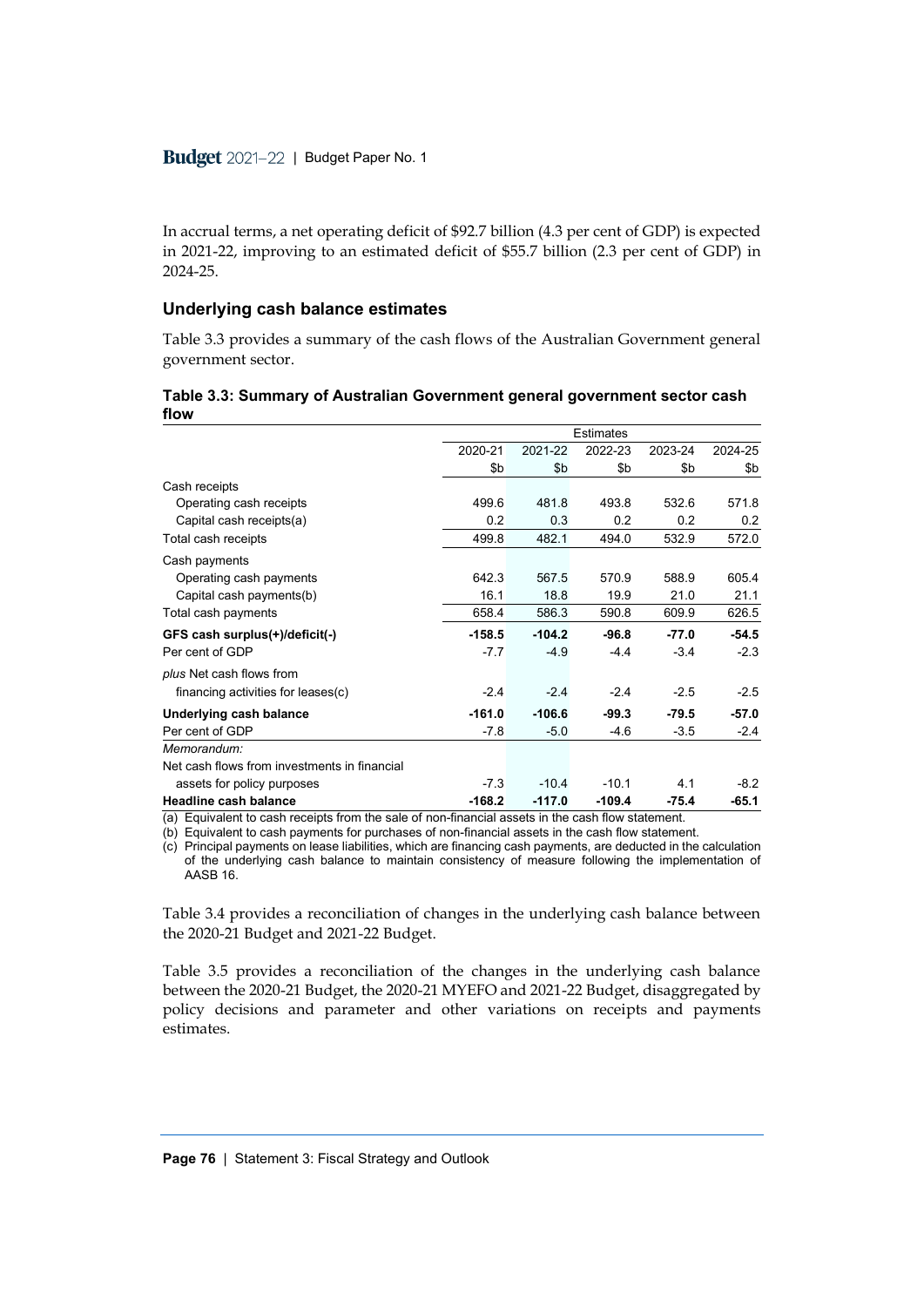|                                                | 2020-21   | 2021-22       | 2022-23   | 2023-24   | Total     |
|------------------------------------------------|-----------|---------------|-----------|-----------|-----------|
|                                                | \$m\$     | $\mathsf{Sm}$ | \$m       | \$m\$     | \$m\$     |
| Effect of policy decisions(a)                  |           |               |           |           |           |
| Receipts                                       | $-67$     | $-416$        | $-8.006$  | $-14.999$ | $-23,487$ |
| Payments                                       | 8,150     | 21,030        | 18,914    | 16,145    | 64,239    |
| Total policy decisions impact on               |           |               |           |           |           |
| underlying cash balance                        | $-8,217$  | $-21,445$     | $-26,920$ | $-31,144$ | $-87,727$ |
| Effect of parameter and other<br>variations(a) |           |               |           |           |           |
| Receipts                                       | 36,134    | 30.551        | 19,359    | 21.490    | 107,535   |
| Payments                                       | $-24.785$ | 3,722         | 3,822     | 2.934     | $-14.307$ |
| Total parameter and other variations           |           |               |           |           |           |
| impact on underlying cash balance              | 60,919    | 26,829        | 15,537    | 18,556    | 121,841   |
| Total change in underlying                     |           |               |           |           |           |
| cash balance                                   | 52,702    | 5,383         | $-11,383$ | $-12,587$ | 34,115    |

**Table 3.4: Changes to the underlying cash balance between the 2020-21 Budget and 2021-22 Budget**

(a) A positive number for receipts improves the underlying cash balance, while a positive number for payments worsens the underlying cash balance.

In aggregate, parameter variations over the four years to 2023-24 are expected to improve the underlying cash balance by \$121.8 billion since the 2020-21 Budget (Table 3.4). Since the 2020-21 MYEFO, parameter variations over the five years to 2024-25 are expected to improve the underlying cash balance by \$104.3 billion (Table 3.5). The operation of automatic stabilisers has resulted in higher-than-expected tax receipts and lower-than-expected unemployment benefits due to the strength in the economy. This is expected to drive a positive cumulative fiscal improvement since the COVID-19 pandemic by the end of the forward estimates (Chart 3.1).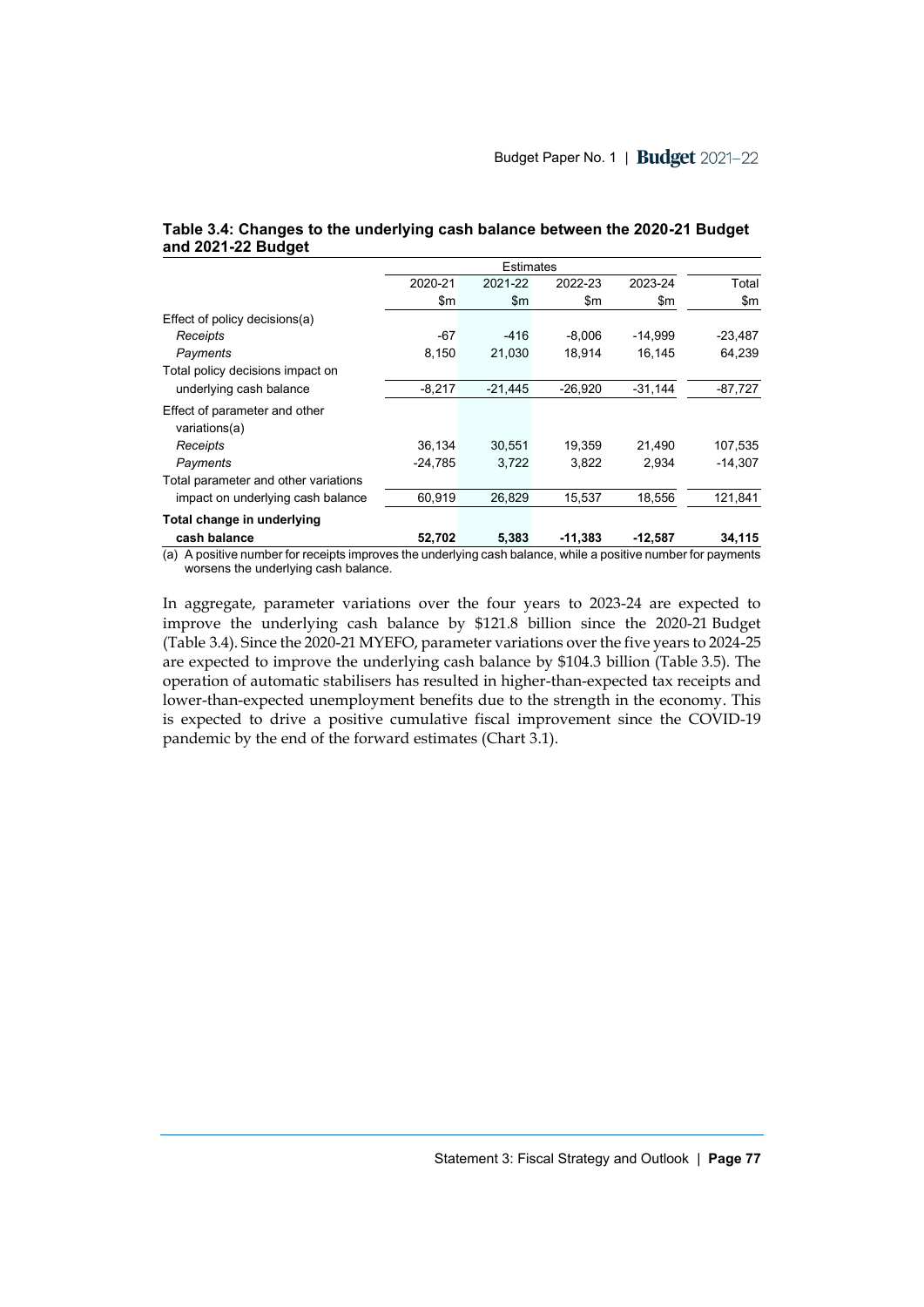

Source: Treasury projections The improvements from securing the economic recovery have enabled the Government

to invest in the next stage of its economic plan to grow the economy and guarantee the essential services that Australians rely on.

Since the 2020-21 Budget, policy decisions over the four years to 2023-24 are expected to reduce the underlying cash balance by \$87.7 billion (Table 3.4). Since the 2020-21 MYEFO, policy decisions over the five years to 2024-25 are expected to reduce the underlying cash balance by \$95.9 billion (Table 3.5). This reflects spending to secure the economic recovery and lower the unemployment rate consistent with the Economic and Fiscal Strategy while also guaranteeing high quality sustainable services, in areas such as aged care and mental health.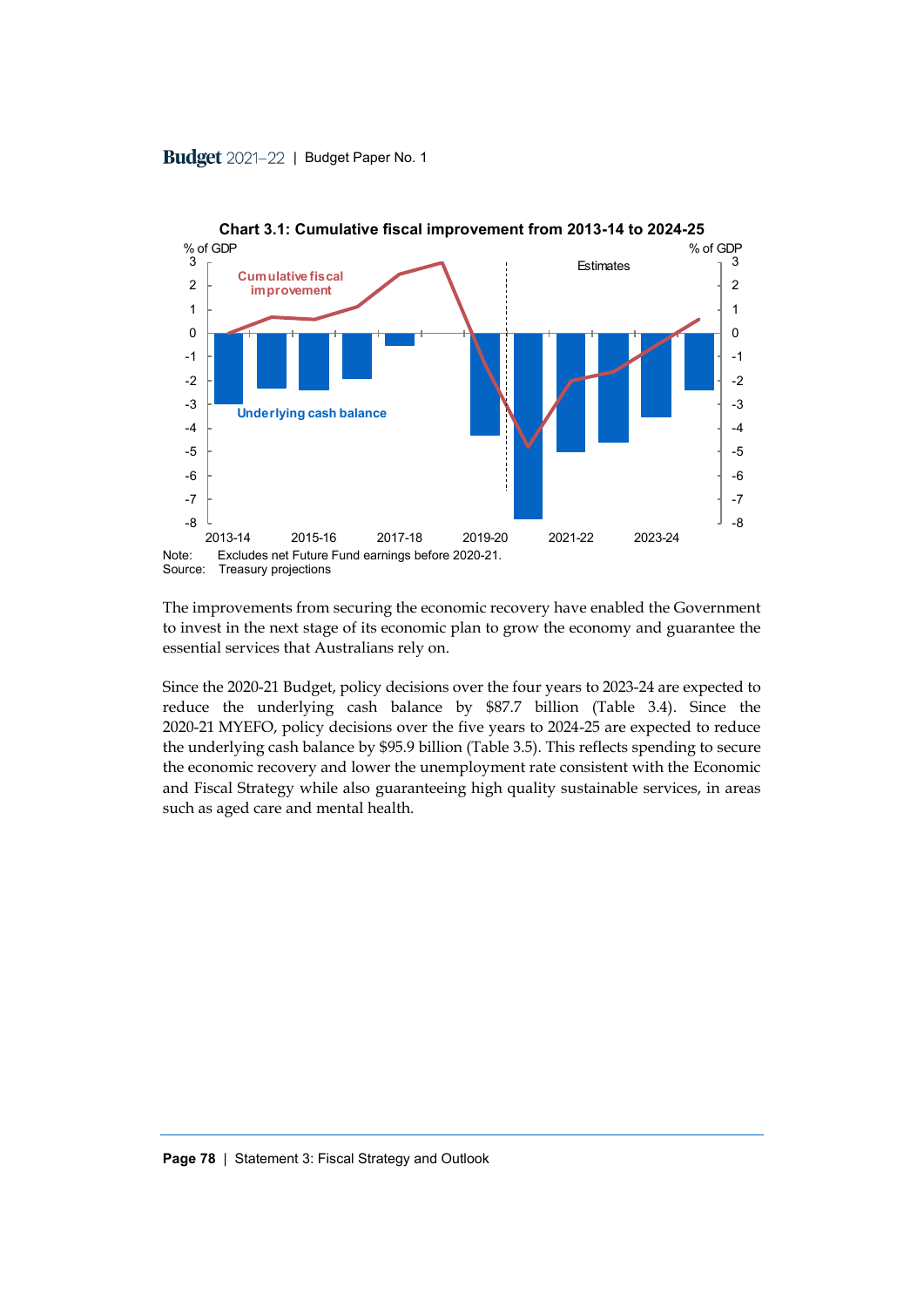|                                                 | <b>Estimates</b> |            |           |           |           |            |
|-------------------------------------------------|------------------|------------|-----------|-----------|-----------|------------|
|                                                 | 2020-21          | 2021-22    | 2022-23   | 2023-24   | 2024-25   | Total      |
|                                                 | \$m              | \$m        | \$m\$     | \$m       | \$m       | \$m        |
| 2020-21 Budget underlying                       |                  |            |           |           |           |            |
| cash balance(a)                                 | $-213,654$       | $-112,003$ | $-87,883$ | $-66,926$ | $-57,456$ | -537,922   |
| Per cent of GDP                                 | $-11.0$          | $-5.6$     | $-4.2$    | $-3.0$    | $-2.5$    |            |
| Changes from 2020-21 Budget to<br>2020-21 MYEFO |                  |            |           |           |           |            |
| Effect of policy decisions(b)                   | $-4,884$         | $-3,236$   | $-2,162$  | $-1,813$  | $\star$   |            |
| Effect of parameter and other variations        | 20,791           | 6,778      | 5,659     | 2,765     | *         |            |
| Total variations(c)                             | 15,907           | 3,542      | 3,497     | 952       | 2,298     | 26,197     |
| 2020-21 MYEFO underlying cash                   |                  |            |           |           |           |            |
| balance(d)                                      | $-197,747$       | $-108,461$ | $-84,386$ | $-65,974$ | $-55,158$ | $-511,725$ |
| Per cent of GDP                                 | $-9.9$           | $-5.3$     | $-4.0$    | $-3.0$    | $-2.4$    |            |
|                                                 |                  |            |           |           |           |            |
| Changes from 2020-21 MYEFO to                   |                  |            |           |           |           |            |
| 2021-22 Budget                                  |                  |            |           |           |           |            |
| Effect of policy decisions(b)(e)                |                  |            |           |           |           |            |
| Receipts                                        | 38               | 14         | $-7,357$  | $-14,392$ | $-5,890$  | $-27,587$  |
| Payments                                        | 3,372            | 18,224     | 17,401    | 14,939    | 14,351    | 68,287     |
| Total policy decisions impact on                |                  |            |           |           |           |            |
| underlying cash balance                         | $-3,334$         | $-18,210$  | $-24,758$ | $-29,331$ | $-20,241$ | $-95,874$  |
| Effect of parameter and other variations(e)     |                  |            |           |           |           |            |
| Receipts                                        | 26.660           | 23,541     | 14,300    | 20,972    | 24,615    | 110,089    |
| Payments                                        | $-13,468$        | 3,490      | 4,422     | 5,181     | 6.182     | 5,808      |
| Total parameter and other variations            |                  |            |           |           |           |            |
| impact on underlying cash balance               | 40,129           | 20,051     | 9,878     | 15,791    | 18,433    | 104,281    |
| 2021-22 Budget underlying cash                  |                  |            |           |           |           |            |
| balance                                         | $-160,952$       | $-106,619$ | $-99,266$ | $-79,514$ | $-56,966$ | $-503,318$ |
| Per cent of GDP                                 | $-7.8$           | $-5.0$     | $-4.6$    | $-3.5$    | $-2.4$    |            |

### **Table 3.5: Reconciliation of underlying cash balance estimates**

\*Data is not available.

(a) 2024-25 underlying cash balance as published in the medium-term projections, pages 3-28 of Budget Paper No. 1: Budget Strategy and Outlook 2020-21.

(b) Excludes secondary impacts on public debt interest of policy decisions, offsets from the Contingency Reserve for decisions taken.

(c) 2024-25 shows the total variation between medium term projections of the underlying cash balance published in the 2020-21 Budget and 2020-21 MYEFO.

(d) 2024-25 underlying cash balance as published in the medium-term projections, page 55 of the 2020-21 MYEFO.

(e) A positive number for receipts improves the underlying cash balance, while a positive number for payments worsens the underlying cash balance.

### **Receipts estimates**

Total receipts are expected to be \$30.1 billion higher in 2021-22 than estimated at the 2020-21 Budget, with tax receipts \$31.8 billion higher and non-tax receipts \$1.7 billion lower.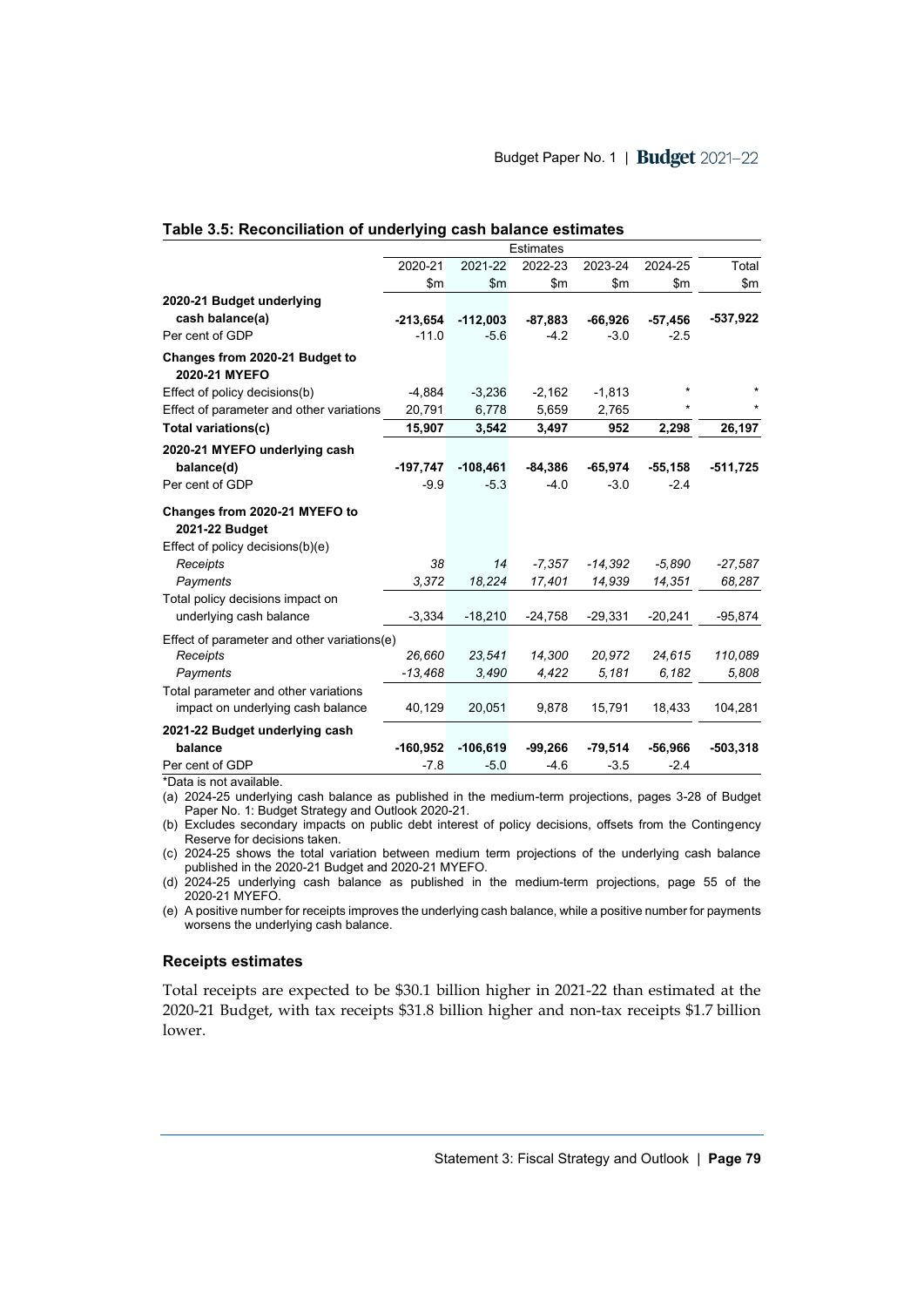### *Policy decisions*

Policy decisions since the 2020-21 Budget are expected to reduce total receipts by \$67 million in 2020-21, \$416 million in 2021-22 and \$23.5 billion over the four years to 2023-24. Since the 2020-21 MYEFO, policy decisions are expected to reduce total receipts by \$27.6 billion over the five years to 2024-25.

Policy decisions since the 2020-21 Budget are expected to reduce tax receipts by \$4 million in 2020-21 and \$22.6 billion over the four years to 2023-24.

Significant measures since the 2020-21 MYEFO include:

- Extending temporary full expensing for 12 months until 30 June 2023. This will allow eligible businesses with aggregated annual turnover or total income of less than \$5 billion to deduct the full cost of eligible depreciable assets of any value, acquired from 7:30pm AEDT on 6 October 2020 and first used or installed ready for use by 30 June 2023. This measure is estimated to decrease receipts by \$17.9 billion over the four years to 2024-25
- Extending temporary loss carry-back to allow eligible companies to carry back tax losses from the 2022-23 income year. Companies with aggregated annual turnover of less than \$5 billion will be able to carry back tax losses incurred during the 2019-20, 2020-21, 2021-22 and now the 2022-23 income years to offset tax paid in 2018-19 or later years. This measure is estimated to decrease receipts by \$2.8 billion over the four years to 2024-25
- Retaining the low and middle income tax offset (LMITO) for the 2021-22 income year. This measure is estimated to decrease receipts by \$7.8 billion over the four years to 2024-25.

Further details of Government policy decisions are provided in *Budget Paper No. 2, Budget Measures 2021-22*.

#### *Parameter and other variations*

Parameter and other variations since the 2020-21 Budget are expected to increase total receipts by \$36.1 billion in 2020-21, \$30.6 billion in 2021-22 and \$107.5 billion over the four years to 2023-24.

Since the 2020-21 Budget, parameter and other variations are expected to increase tax receipts by \$34.8 billion in 2020-21 and \$107.1 billion over the four years to 2023-24.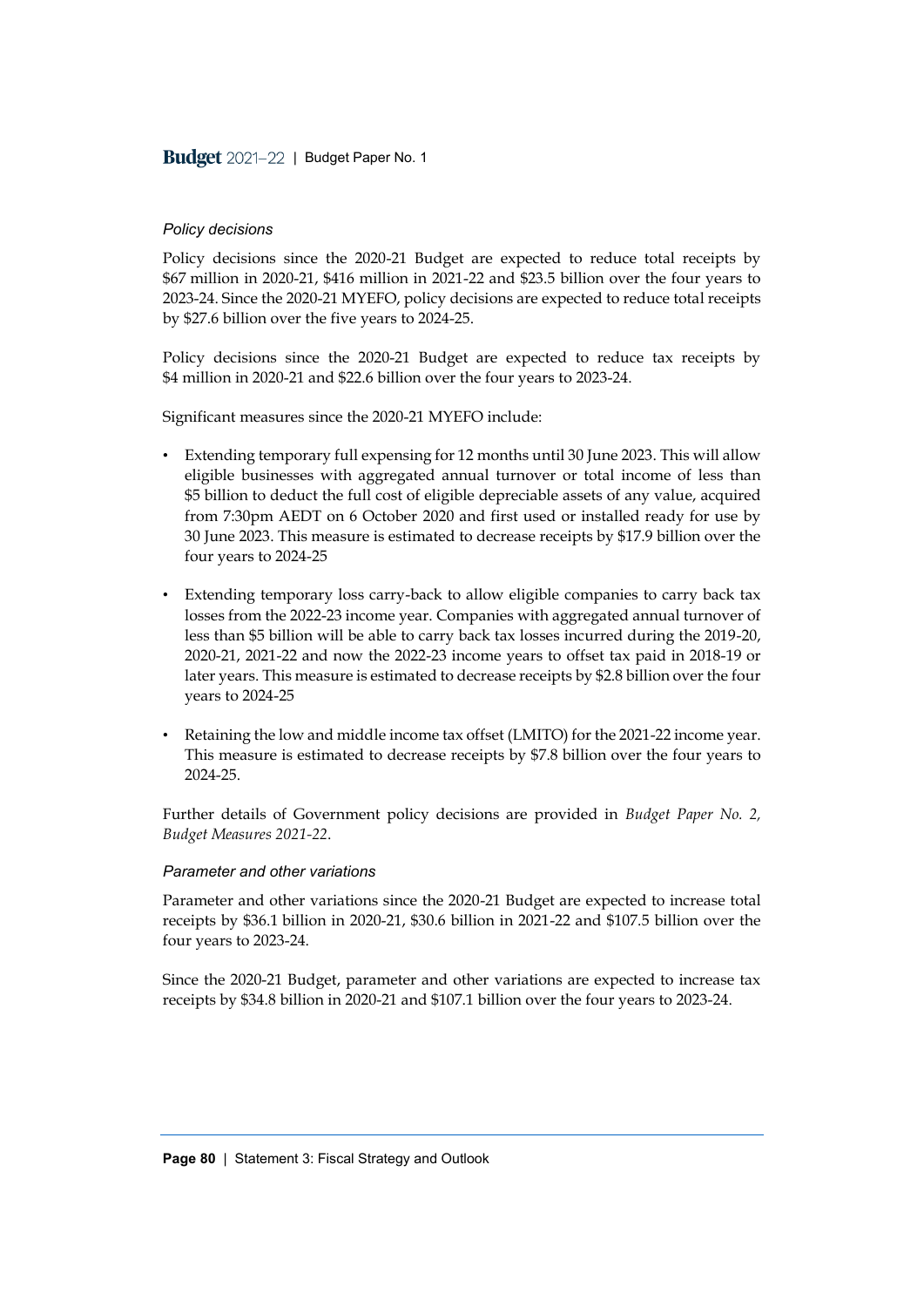The upward tax receipts revisions are driven by a number of factors. Elevated iron ore prices have supported company tax receipts. The rapid rebound in the labour market is supporting higher personal income tax receipts. Upward revisions to GST receipts reflect underlying strength in activity statements in the current year and upgrades to the outlook for consumption. Over the latter half of the forward estimates period, improvement in the outlook for the labour market is expected to drive higher prices and wages growth supporting tax receipts.

Further information on expected tax receipts is provided in *Statement 5: Revenue*. Analysis of the sensitivity of the receipts estimates to changes in the economic outlook is provided in *Statement 8: Forecasting Performance and Scenario Analysis*.

# **Payments estimates**

Since the 2020-21 Budget, total nominal payments estimates have decreased by \$16.6 billion in 2020-21 due to improving economic conditions following the COVID-19 pandemic, but increased by \$49.9 billion over the four years to 2023-24. Since the 2020-21 MYEFO, total nominal payments are estimated to increase by \$74.1 billion over the five years to 2024-25. This reflects the Government's continued support in response to the COVID-19 pandemic and further funding for important government services and payments to improve the lives of Australians.

### *Policy decisions*

Between the 2020-21 Budget and the 2021-22 Budget, policy decisions increased cash payments by \$8.2 billion in 2020-21 and increased total cash payments by \$64.2 billion over the four years to 2023-24. Since the 2020-21 MYEFO, policy decisions have increased total cash payments by \$3.4 billion in 2020-21 and by \$53.9 billion over the four years to 2023-24.

Major increases in payments as a result of policy decisions since the 2020-21 MYEFO include:

- increased funding in response to the recommendations of the Royal Commission into Aged Care Quality and Safety (the Royal Commission) to improve safety and quality and the availability of aged care services, which is expected to increase payments by \$17.7 billion over five years from 2020-21
- an increase to working age payments, including the JobSeeker Payment, while strengthening mutual obligation requirements and maximising job seekers' ability to find and retain employment, which is expected to increase payments by \$9.5 billion over the five years from 2020-21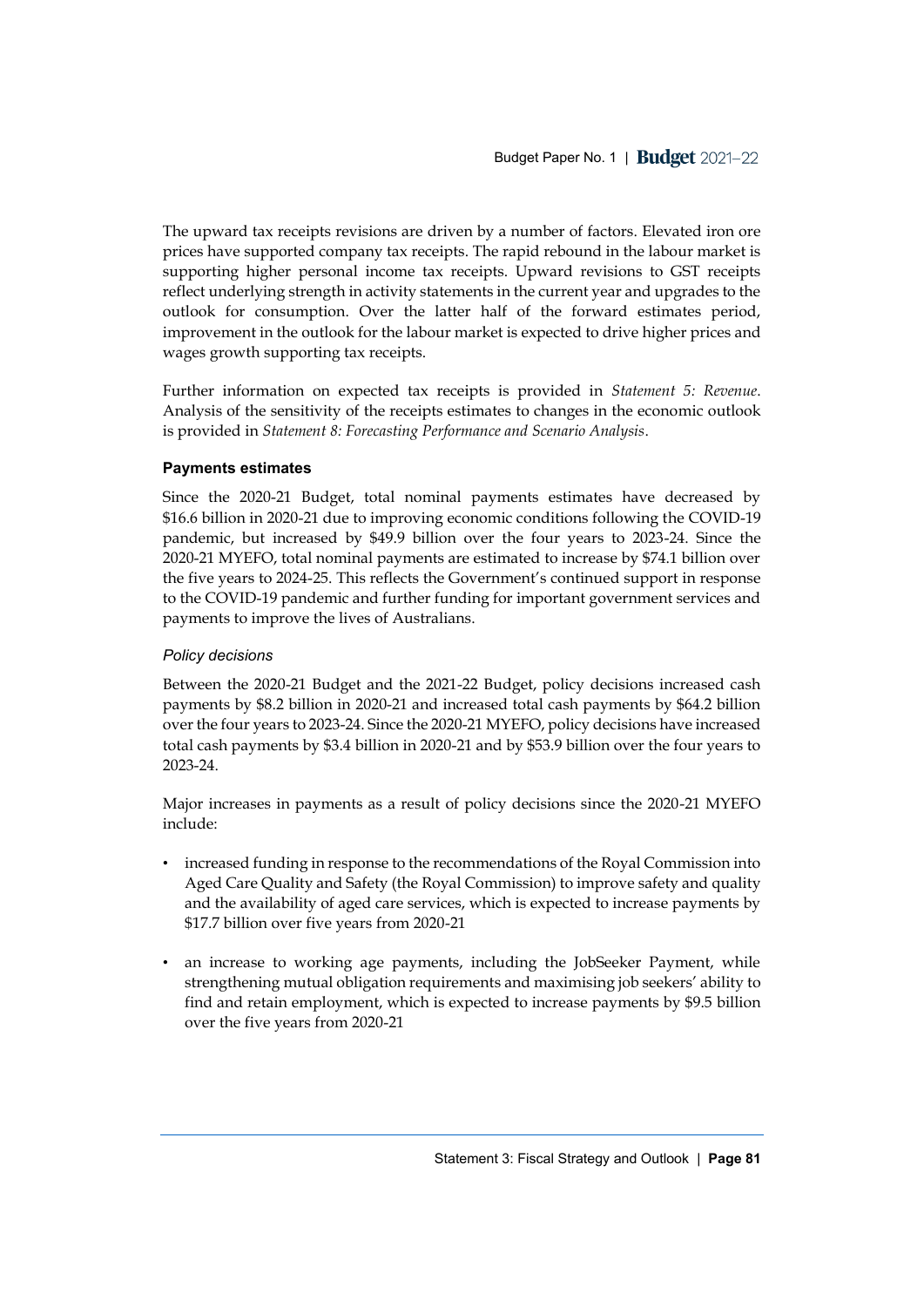- expanding the Boosting Apprenticeships Commencements wage subsidy to further support business and Group Training Organisations to take on new apprentices and trainees, which is expected to increase payments by \$2.7 billion over four years from 2020-21
- continuing support for the aviation, tourism, arts and international education sectors, as part of the Government's response to the COVID-19 pandemic, supporting the transition to recovery and stimulating tourism, which is expected to increase payments by \$2.1 billion over four years from 2020-21
- improving access to mental health prevention and support services, as well as suicide prevention initiatives, including initiatives to be progressed with states and territories for a new national agreement on mental health and suicide prevention, which is expected to increase payments by \$2.0 billion over four years from 2021-22
- further funding to purchase COVID-19 vaccines and for the distribution and administration of these to residents of Australia, which is expected to increase payments by \$1.9 billion over five years from 2020-21
- improving women's choices and economic security, including assistance to families with children in child care by reducing out-of-pocket costs, which is expected to increase payments by \$1.8 billion over five years from 2020-21. The measure will remove the Child Care Subsidy (CCS) annual cap and increase the CCS rate for the second child and subsequent children aged five years and under
- an ongoing Commonwealth funding contribution to preschool, which is expected to increase payments by \$1.6 billion over four years from 2021-22. The first four years of funding, covering the 2022 to 2025 preschool years, will be delivered through a new four year funding agreement to be negotiated with the states and territories
- initiatives to reduce and support the victims of Family, Domestic and Sexual Violence against women and children, which is expected to increase payments by \$998.1 million over four years from 2021-22. This measure forms the Government's transitional strategy ahead of the development of the new National Plan to replace the National Plan to Reduce Violence against Women and their Children (2010-2022).

### *Parameter and other variations*

Between the 2020-21 Budget and the 2021-22 Budget, parameter and other variations decreased total cash payments by \$24.8 billion in 2020-21 and decreased total cash payments by \$14.3 billion over the four years to 2023-24. Since the 2020-21 MYEFO, parameter and other variations have decreased cash payments by \$13.5 billion in 2020-21 and decreased total cash payments by \$374.5 million over the four years to 2023-24.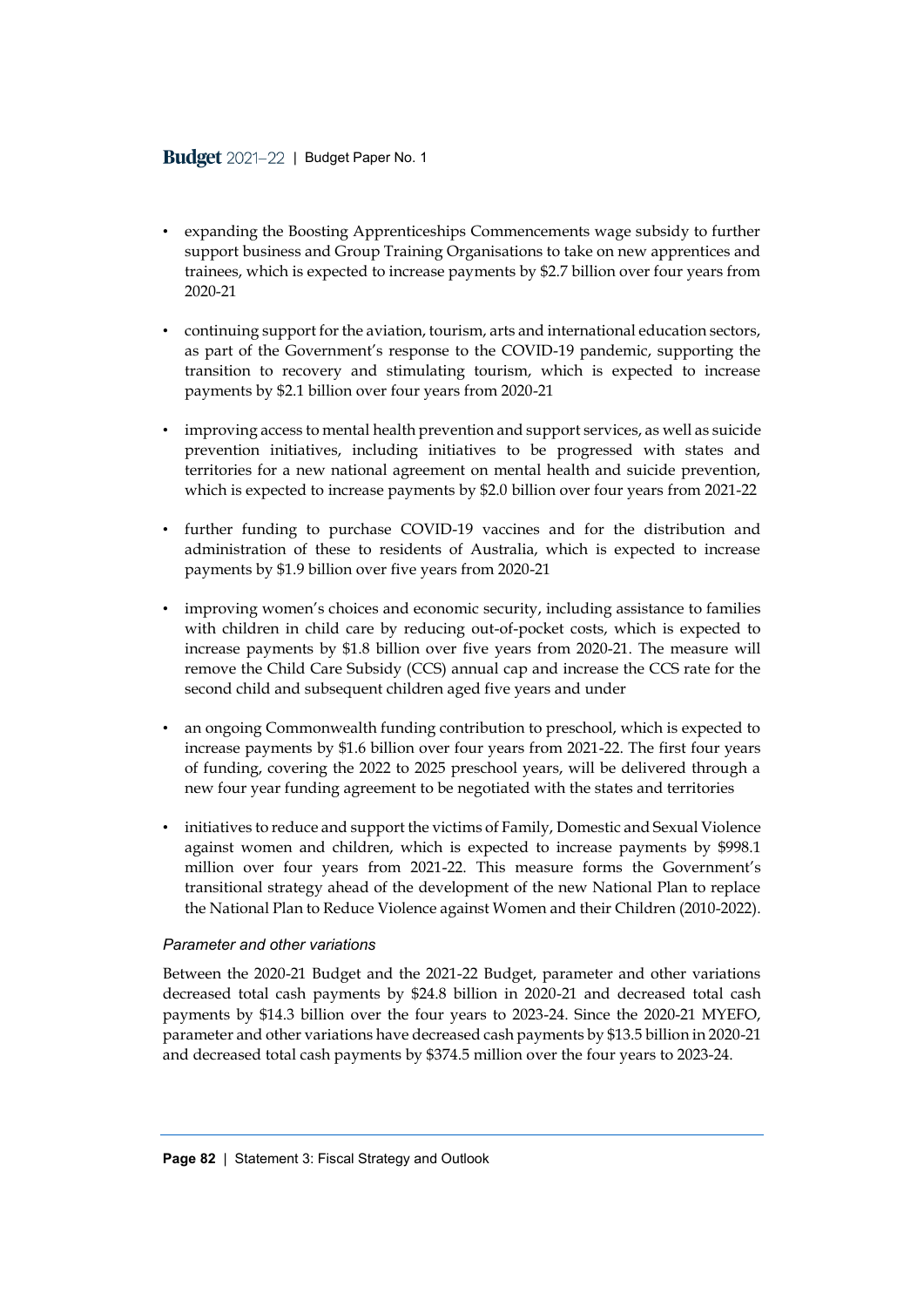Major increases in cash payments as a result of parameter and other variations since the 2020-21 MYEFO include:

- payments relating to the provision of GST to the States and Territories, which are expected to increase by \$6.6 billion in 2020-21 (\$21.1 billion over the four years to 2023-24), consistent with an increase in GST receipts
- payments relating to the National Disability Insurance Scheme, which are expected to increase by \$1.2 billion in 2020-21 (\$13.2 billion over the four years to 2023-24), largely reflecting increased participant numbers and higher than expected average participant costs
- payments related to the Military Rehabilitation Compensation Acts Income Support and Compensation program, which are expected to increase by \$3.3 million in 2020-21 (\$2.5 billion over the four years to 2023-24), largely reflecting an increase in the number of claims made by members of the Australian Defence Force and veterans
- payments under the General Revenue Assistance program, which are expected to increase by \$76.6 million in 2020-21 (\$2.3 billion over the four years to 2023-24), largely reflecting changes to transitional GST top-up payments, Horizontal Fiscal Equalisation transition payments and increased royalty payments resulting from higher sale price and volume for liquefied natural gas and condensate
- payments relating to the Financial Support for People with Disability program, which are expected to decrease by \$54.0 million in 2020-21 (increasing by \$1.6 billion over the four years to 2023-24), largely reflecting changes to estimated recipient numbers
- payments related to the National Partnership for Housing, which are expected to increase by \$227.4 million in 2020-21 (\$959.4 million over the three years to 2022-23), largely reflecting a higher than expected number of applications for the HomeBuilder program
- payments relating to the Pharmaceutical Benefits Scheme, which are expected to increase by \$95.4 million in 2020-21 (\$852.5 million over the four years to 2023-24), largely reflecting higher than expected price and volume forecasts for subsidised medicines.

Major decreases in cash payments as a result of parameter and other variations since the 2020-21 MYEFO include:

• payments relating to the Job Seeker Income Support program, which are expected to decrease by \$4.9 billion in 2020-21 (\$5.4 billion over the four years to 2023-24), largely reflecting lower than expected recipients and average payment rates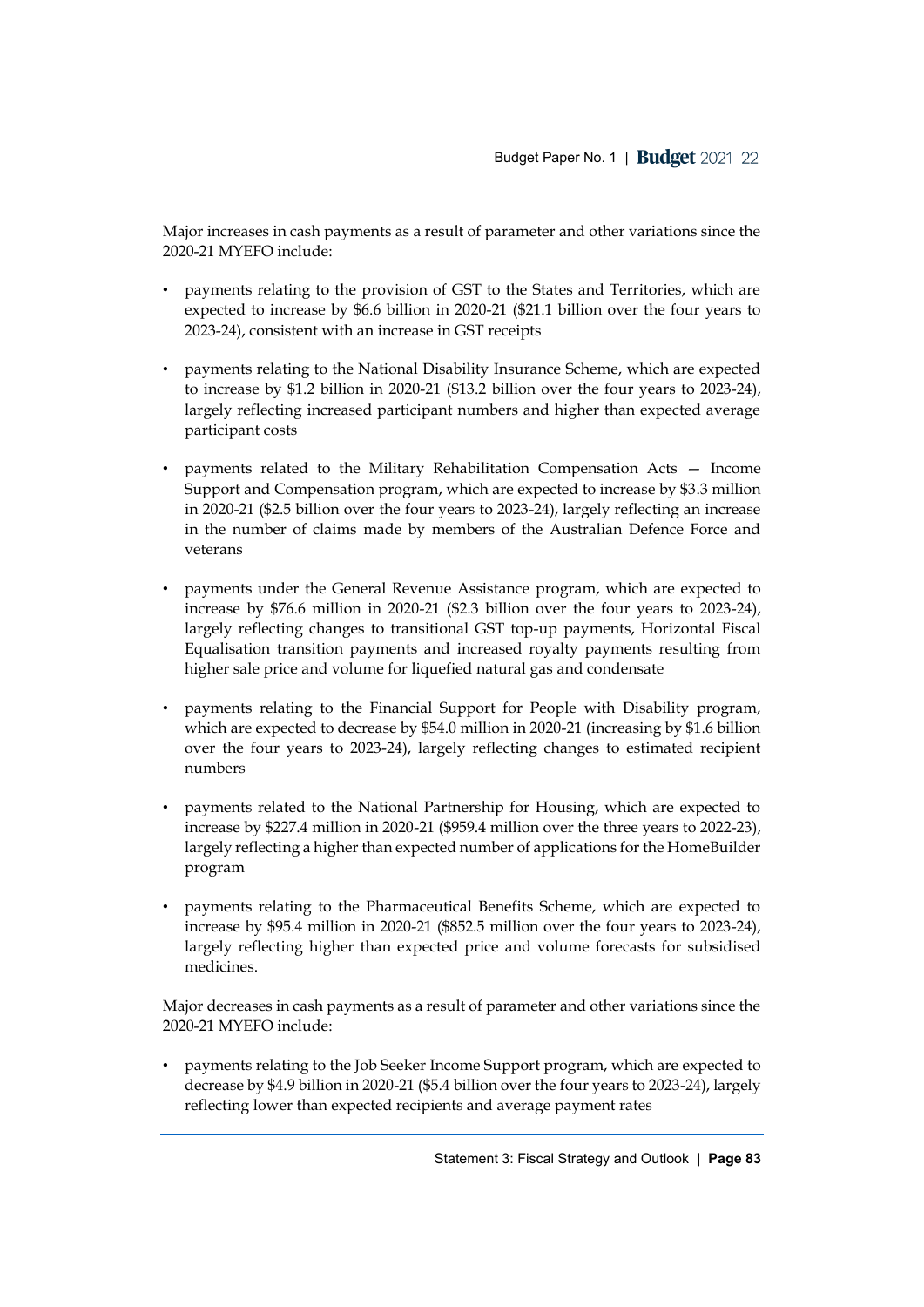- payments relating to the Economic Response to the Coronavirus program, which are expected to decrease by \$1.5 billion in 2020-21 (\$4.9 billion over the three years to 2022-23), largely reflecting lower than expected uptake of the JobMaker Hiring Credit and improving labour market conditions
- payments relating to the Infrastructure Investment Program, which are expected to decrease by \$188.7 million in 2020-21 (\$3.3 billion over the four years to 2023-24), largely reflecting a re-profile of program funding to align with the delivery of project milestones. As part of the 2021-22 Budget measures titled *Infrastructure Investment* and *Road Safety Program — extension*, the Government will provide additional payments for priority road and rail projects to support short term economic stimulus
- payments relating to the Aged Care Services program, which are broadly in line in 2020-21 (decreasing by \$2.3 billion over the four years to 2023-24), largely reflecting lower than expected occupancy for residential aged care in line with consumer demand. Between 2020-21 and 2023-24, the Government is providing \$12.2 billion as part of the response to the recommendations of the Royal Commission into Aged Care Quality and Safety, including \$9.6 billion in payments for the Aged Care Services program
- payments relating to the Support for Seniors program, which are expected to decrease by \$531.3 million in 2020-21 (\$1.3 billion over the four years to 2023-24), largely reflecting lower than expected average payment rates caused by increases to recipients' average income and assets levels as the economy improves
- payments relating to the Workplace Support Program, which are expected to decrease by \$314.0 million in 2020-21 (\$744.6 million over the four years to 2023-24), largely reflecting the effect of improving economic conditions on payments made under the Fair Entitlement Guarantee scheme.

Consistent with previous budgets, the underlying cash balance has been improved by the regular draw down of the conservative bias allowance. Details of this draw down are provided in *Statement 6: Expenses and Net Capital Investment*.

A significant proportion of Government spending is adjusted at each update to align with changes in economic parameters (including prices and wages, unemployment and foreign exchange rates). As a result, improving economic conditions have caused an increase in spending in some programs and has also led to a reduction in the number of beneficiaries for income support payments, which decreases payments.

Analysis of the sensitivity of the payments estimates to change in the economic outlook is provided in *Statement 8: Forecasting Performance and Scenario Analysis*.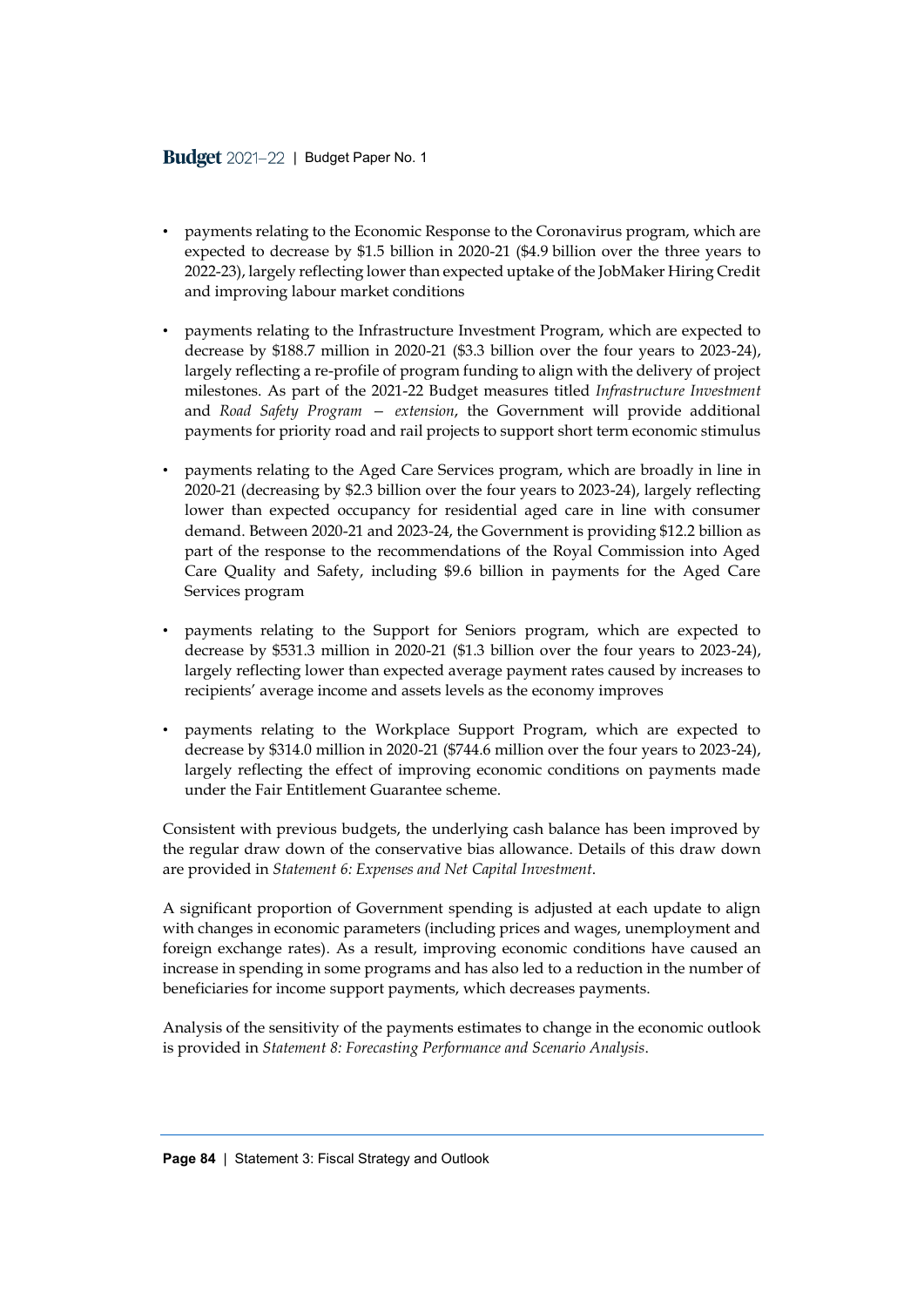# **Net operating balance estimates**

The net operating balance is an accrual measure, reflecting revenue minus expenses. It excludes the impact of the Commonwealth's net new capital expenditure and helps to distinguish between the Government's capital and recurrent spending.

The net operating balance is expected to be a deficit of \$92.7 billion (4.3 per cent of GDP) in 2021-22, compared to an expected deficit of \$103.4 billion (5.1 per cent of GDP) in the 2020-21 Budget. Table 3.6 provides a reconciliation of the variations in the net operating balance since the 2020-21 Budget.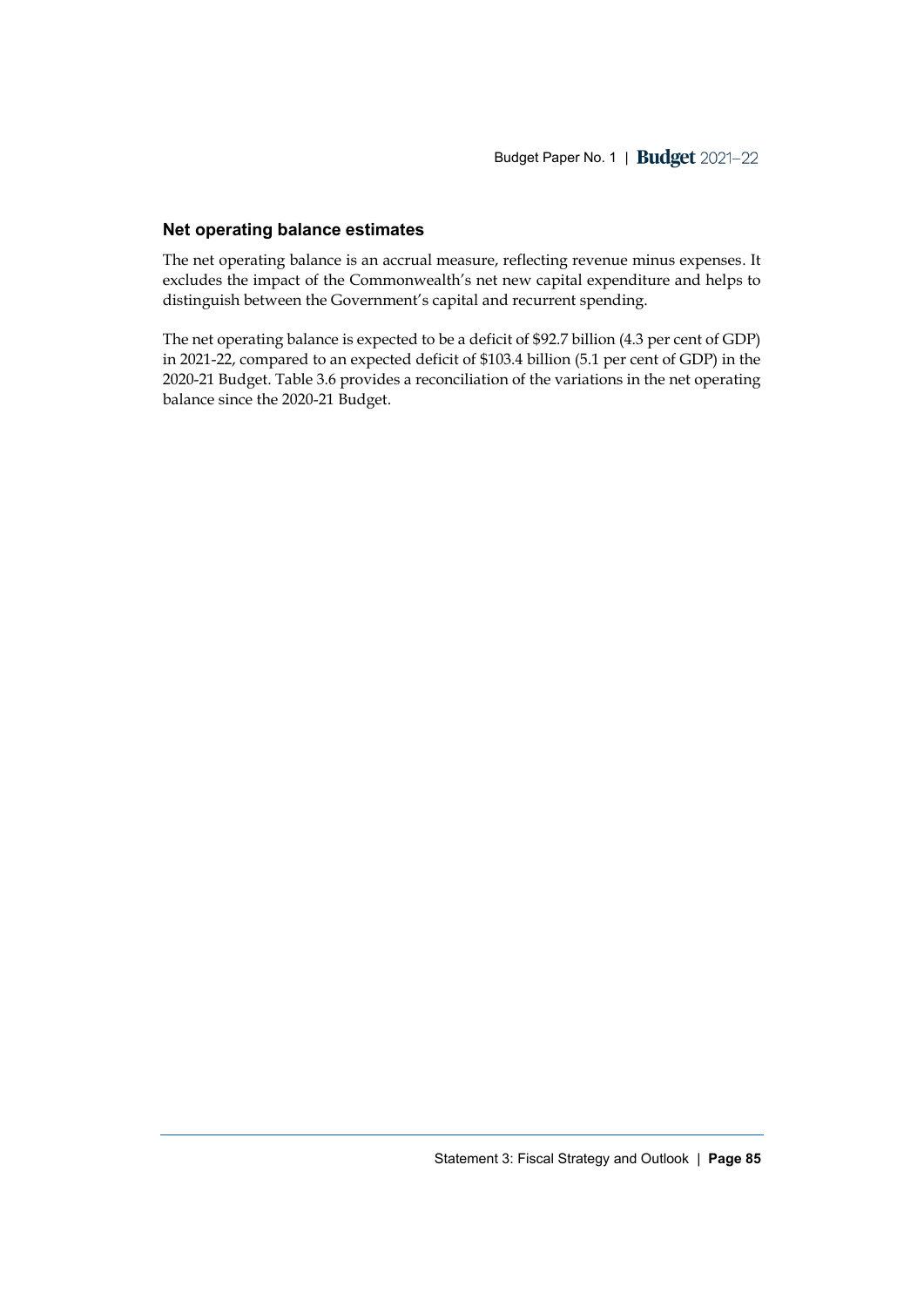|                                                                                     |               |                   | Estimates   |              |               |            |
|-------------------------------------------------------------------------------------|---------------|-------------------|-------------|--------------|---------------|------------|
|                                                                                     | 2020-21       | 2021-22           | 2022-23     | 2023-24      | 2024-25       | Total(a)   |
|                                                                                     | $\mathsf{Sm}$ | $\mathsf{m}$      | \$m         | $\mathsf{m}$ | $\mathsf{Sm}$ | \$m\$      |
| 2020-21 Budget net operating                                                        |               |                   |             |              |               |            |
| balance                                                                             |               | -197,888 -103,420 | $-83,507$   | $-58,519$    | $\star$       |            |
| Per cent of GDP                                                                     | $-10.2$       | $-5.1$            | $-4.0$      | $-2.7$       |               |            |
| Changes from 2020-21 Budget to<br>2020-21 MYEFO                                     |               |                   |             |              |               |            |
| Effect of policy decisions(b)<br>Effect of parameter and other                      | $-5,474$      | $-3,150$          | $-2,029$    | $-1,662$     | $\star$       |            |
| variations                                                                          | 18,178        | 8,406             | 4,585       | 3,042        | $\star$       |            |
| <b>Total variations</b>                                                             | 12,704        | 5,255             | 2,556       | 1,380        | $\star$       |            |
| 2020-21 MYEFO net operating                                                         |               |                   |             |              |               |            |
| balance                                                                             | $-185, 185$   | $-98,164$         | $-80,950$   | $-57,139$    | $\star$       |            |
| Per cent of GDP                                                                     | $-9.2$        | $-4.8$            | $-3.8$      | $-2.6$       |               |            |
| Changes from 2020-21 MYEFO to<br>2021-22 Budget<br>Effect of policy decisions(b)(c) |               |                   |             |              |               |            |
| Revenue                                                                             | 38            | 353               | $-7,352$    | $-14,406$    | $-6,240$      | $-27,645$  |
| Expenses                                                                            | 3,748         | 18,354            | 17,470      | 14,858       | 13,940        | 64,622     |
| Total policy decisions impact on                                                    |               |                   |             |              |               |            |
| net operating balance                                                               | $-3,710$      | $-18,001$         | $-24,822$   | $-29,264$    | $-20,180$     | $-92,266$  |
| Effect of parameter and other<br>variations(c)                                      |               |                   |             |              |               |            |
| Revenue                                                                             | 22,714        | 23,717            | 17,631      | 20,366       |               |            |
| Expenses                                                                            | $-11,632$     | 265               | 2,092       | 4,142        |               |            |
| Total parameter and other variations<br>impact on net operating balance             | 34,345        | 23,452            | 15,539      | 16,224       | $\star$       |            |
| 2021-22 Budget net operating                                                        |               |                   |             |              |               |            |
| balance                                                                             | $-154,549$    | $-92,713$         | $-90,233$   | $-70,178$    | $-55,736$     | $-308,860$ |
| Per cent of GDP                                                                     | -7.5          | $-4.3$            | $-4.1$      | $-3.1$       | $-2.3$        |            |
| Net capital investment                                                              |               |                   |             |              |               |            |
| Effect of net capital investment(d)                                                 | 8,620         | 10,330            | 10,939      | 10,135       | 9,161         | 40,565     |
| 2021-22 Budget fiscal balance                                                       |               | -163,169 -103,043 | $-101, 171$ | $-80,313$    | $-64,897$     | $-349,424$ |
| Per cent of GDP                                                                     | -7.9          | $-4.8$            | $-4.6$      | $-3.5$       | $-2.7$        |            |

### **Table 3.6: Reconciliation of net operating balance estimates**

\*Data is not available.

(a) Total is equal to the sum of amounts from 2021-22.

(b) Excludes secondary impacts on public debt interest of policy decisions and offsets from the Contingency Reserve for decisions taken.

(c) A positive number for revenue improves the net operating balance, while a positive number for expenses worsens the net operating balance.

(d) A positive number for net capital investment worsens the fiscal balance.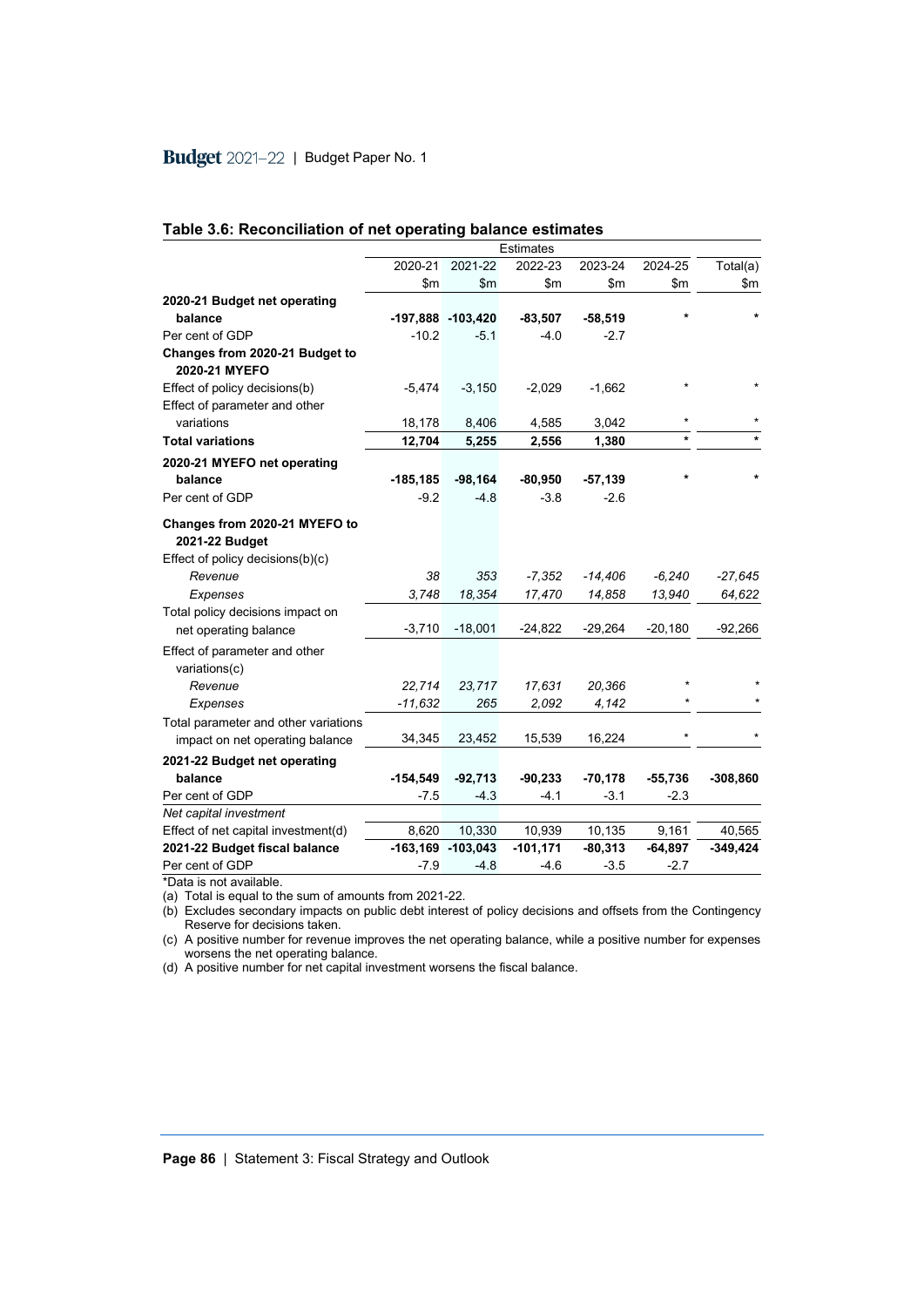Changes in accrual revenue are generally driven by the same factors as cash receipts, though differences arise where revenue raised in a given year is not received in that year.

Movements in expenses over the forward estimates are broadly similar to the movements in cash payments. The key exceptions include:

- superannuation benefits, where there is a timing difference with the expense accruing during employment and cash payments occurring during retirement
- purchases of non-financial assets, which are included in cash payments but not in accrual expenses. The expense estimates include depreciation of non-financial assets rather than recognising the impact at the time of purchase.

Detailed information on expenses can be found in *Statement 6: Expenses and Net Capital Investment*.

# **Headline cash balance estimates**

The headline cash balance consists of the underlying cash balance and net cash flows from investments in financial assets for policy purposes (for example, student loans and equity investment in the NBN). Table 3.7 provides further detail of differences between the underlying and headline cash balance estimates of the Australian Government general government sector.

The headline cash balance for 2021-22 is estimated to be a deficit of \$117.0 billion, compared with a deficit of \$123.8 billion estimated at the 2020-21 Budget. This is primarily driven by the improvement in the underlying cash balance.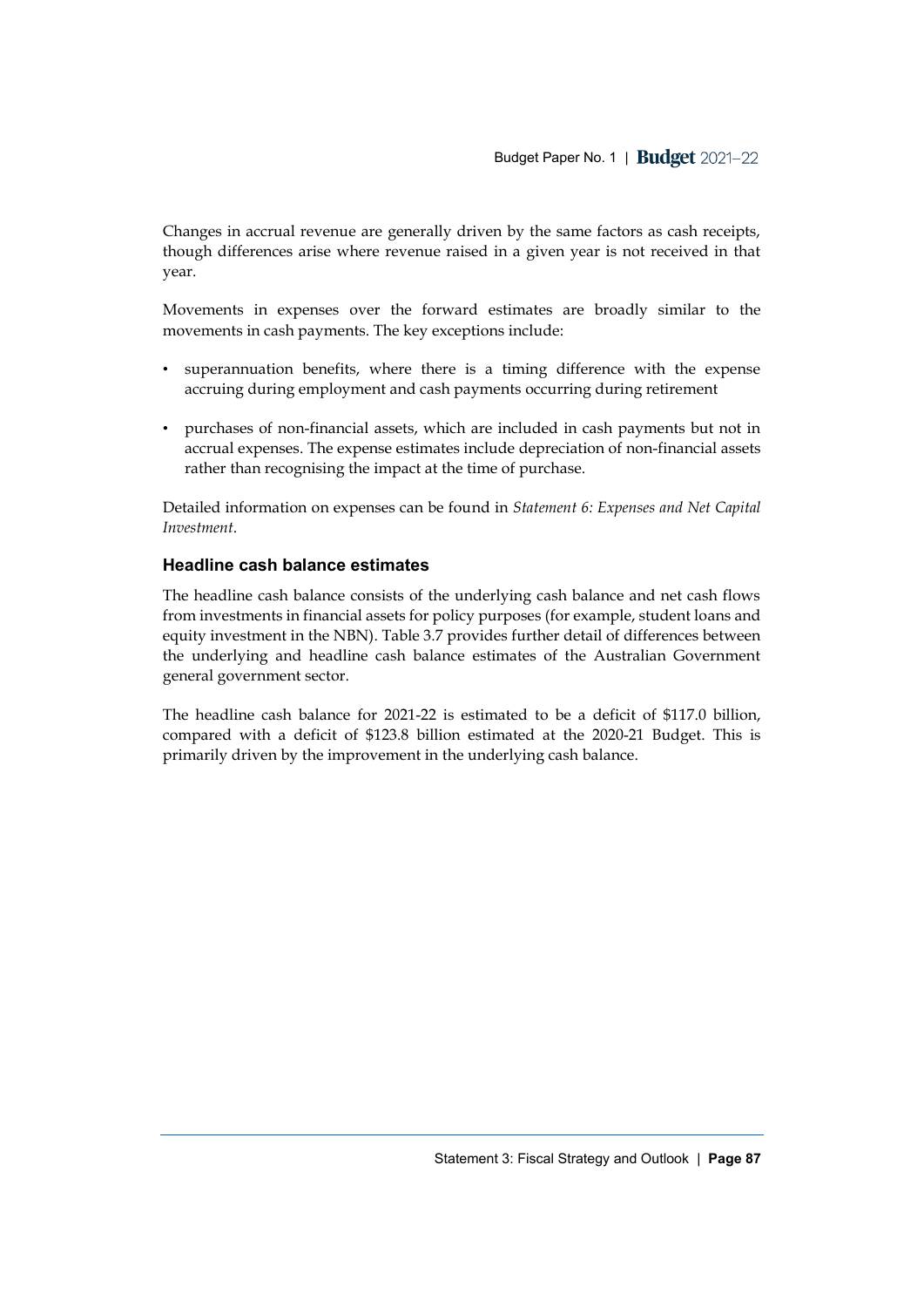|                                                                  |            |                   | <b>Estimates</b> |           |           |            |
|------------------------------------------------------------------|------------|-------------------|------------------|-----------|-----------|------------|
|                                                                  | 2020-21    | 2021-22           | 2022-23          | 2023-24   | 2024-25   | Total(a)   |
|                                                                  | \$m\$      | \$m               | \$m\$            | \$m       | \$m\$     | \$m\$      |
| 2021-22 Budget underlying cash                                   |            |                   |                  |           |           |            |
| balance                                                          | $-160,952$ | $-106,619$        | $-99,266$        | $-79,514$ | $-56,966$ | $-342,366$ |
| plus Net cash flows from                                         |            |                   |                  |           |           |            |
| investments in financial                                         |            |                   |                  |           |           |            |
| assets for policy purposes                                       |            |                   |                  |           |           |            |
| <b>Student loans</b>                                             | $-3,524$   | $-3,260$          | $-3,271$         | $-3,100$  | $-2,758$  | $-12,389$  |
| NBN loan(b)                                                      | 5,550      | 0                 | 0                | 13,908    | $\Omega$  | 13,908     |
| Trade support loans                                              | $-75$      | $-70$             | $-55$            | $-50$     | $-46$     | $-221$     |
| CEFC loans and investments                                       | $-517$     | $-378$            | $-493$           | $-351$    | $-329$    | $-1,551$   |
| Northern Australia                                               |            |                   |                  |           |           |            |
| Infrastructure Facility                                          | $-229$     | $-881$            | $-1,324$         | $-1,077$  | $-674$    | $-3,956$   |
| <b>Australian Business</b>                                       |            |                   |                  |           |           |            |
| <b>Securitisation Fund</b>                                       | $-235$     | $-500$            | $-250$           | $-500$    | $-501$    | $-1,751$   |
| <b>Structured Finance</b>                                        |            |                   |                  |           |           |            |
| <b>Support Fund</b>                                              | $-1,186$   | $-1,002$          | -6               | $-7$      | $-7$      | $-1,022$   |
| Drought and rural assistance                                     |            |                   |                  |           |           |            |
| loans                                                            | $-2,714$   | $-396$            | $-207$           | 35        | 42        | $-525$     |
| <b>Official Development Assistance</b>                           |            |                   |                  |           |           |            |
| - Multilateral Replenishment                                     | $-78$      | $-127$            | $-128$           | $-132$    | $-139$    | $-526$     |
| National Housing Finance and                                     |            |                   |                  |           |           |            |
| <b>Investment Corporation</b>                                    | $-91$      | $-10$             | $-15$            | $-7$      | $-42$     | $-74$      |
| COVID-19 Support for                                             |            |                   |                  |           |           |            |
| Indonesia - Ioan                                                 | $-1,450$   | 100               | 100              | 100       | 100       | 400        |
| <b>Financial Assistance to</b>                                   |            |                   |                  |           |           |            |
| Papua New Guinea - Ioan                                          | $-539$     | 37                | 37               | 37        | 37        | 148        |
| Net other $(c)$                                                  | $-2,199$   | $-3,941$          | $-4,528$         | $-4,759$  | $-3,864$  | $-17,092$  |
| Total net cash flows from                                        |            |                   |                  |           |           |            |
| investments in financial                                         |            |                   |                  |           |           |            |
| assets for policy purposes                                       | $-7,286$   | $-10,428$         | $-10,140$        | 4,096     | $-8,182$  | $-24,654$  |
| 2021-22 Budget headline cash                                     |            |                   |                  |           |           |            |
| balance                                                          |            | -168,238 -117,047 | $-109,407$       | $-75,417$ | $-65,148$ | $-367,019$ |
| (a) Total is equal to the sum of amounts from 2021-22 to 2024-25 |            |                   |                  |           |           |            |

| Table 3.7: Reconciliation of general government underlying and headline cash |  |
|------------------------------------------------------------------------------|--|
| balance estimates                                                            |  |

(a) Total is equal to the sum of amounts from 2021-22 to 2024-25.

(b) This financial profile represents the actual repayments for 2020-21. As the loan agreement between the Government and NBN Co allows some flexibility in relation to the timing of the repayment, the remaining amount is included in 2023-24.

(c) Net other includes amounts that have been itemised for commercial-in-confidence reasons.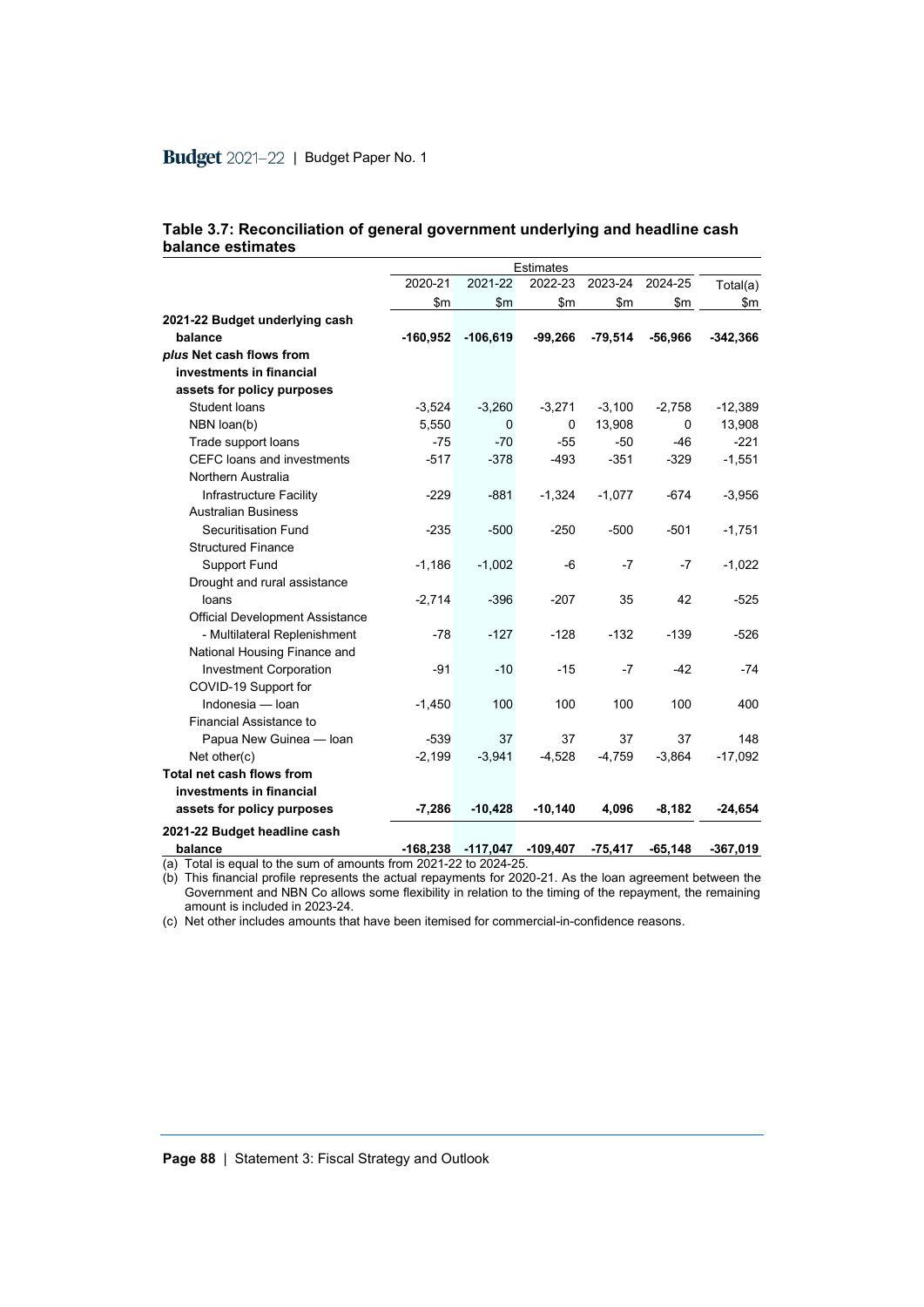# **Recurrent and capital spending**

Table 3.8 outlines estimates of the Government's recurrent and capital spending from 2020-21 to 2024-25.

|                                 | <b>Estimates</b> |         |         |         |         |  |  |
|---------------------------------|------------------|---------|---------|---------|---------|--|--|
|                                 | 2020-21          | 2021-22 | 2022-23 | 2023-24 | 2024-25 |  |  |
|                                 | \$b              | \$b     | \$b     | \$b     | \$b     |  |  |
| <b>Recurrent spending</b>       |                  |         |         |         |         |  |  |
| Operating payments              | 466.5            | 378.1   | 375.1   | 390.6   | 405.8   |  |  |
| Recurrent grants                | 96.4             | 99.8    | 100.3   | 101.9   | 103.0   |  |  |
| <b>Total recurrent spending</b> | 563.0            | 477.9   | 475.4   | 492.5   | 508.8   |  |  |
| Per cent of total spending      | 91.3             | 89.4    | 88.5    | 88.9    | 89.9    |  |  |
| Capital spending                |                  |         |         |         |         |  |  |
| Direct capital investment(b)    | 18.5             | 21.2    | 22.3    | 23.5    | 23.5    |  |  |
| Capital grants                  | 14.8             | 17.1    | 19.7    | 17.1    | 13.3    |  |  |
| Financial asset investments     | 20.6             | 18.3    | 19.8    | 20.8    | 20.4    |  |  |
| <b>Total capital spending</b>   | 53.8             | 56.5    | 61.8    | 61.4    | 57.3    |  |  |
| Per cent of total spending      | 8.7              | 10.6    | 11.5    | 11.1    | 10.1    |  |  |
| <b>Total spending</b>           | 616.8            | 534.4   | 537.2   | 553.9   | 566.0   |  |  |

### **Table 3.8: The Government's recurrent and capital spending(a)**

(a) General Revenue Assistance is excluded from this analysis.

(b) Non-financial asset purchases and net cash flows from financing activities for leases.

Note: Recurrent spending includes pension and income support payments, payments to government employees, payments for goods and services, subsidies, grants not made for capital purposes and specific purpose payments to states for recurrent purposes.

#### **Impact of capital and recurrent spending on the borrowing requirement**

Chart 3.2 sets out estimates of the Government's annual borrowing for capital spending and recurrent cash spending. It does this by analysing the net cash flows from recurrent activities (i.e. current revenue less recurrent spending) and the cash flows for capital investment.

Prior to the COVID-19 pandemic, net cash flows from recurrent activities at the 2019-20 MYEFO were expected to be in surplus across the forward estimates and fully fund recurrent activities with borrowing required for capital spending only. With the underlying cash balance in deficit across the forward estimates as a result of the COVID-19 pandemic, the Government now expects to borrow for both recurrent and capital spending.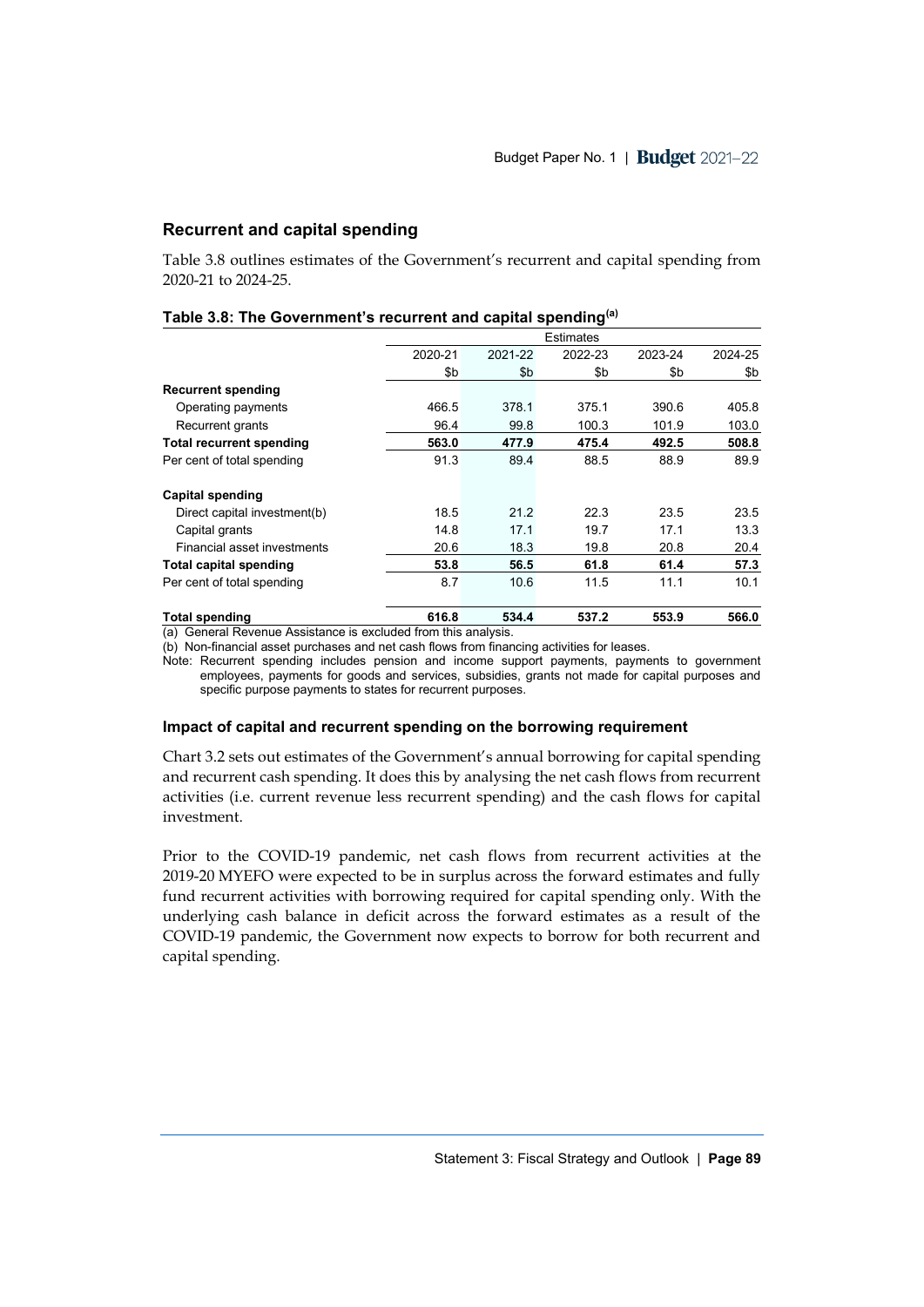

**Chart 3.2: Contributions of recurrent and capital spending to the Government's borrowing requirement**

**The Government's balance sheet**

implementation of AASB 16 *Leases*.

The balance sheet represents the assets and liabilities of the Australian Government. Whereas 'flow' measures such as the underlying cash balance or net operating balance focus on the government's financial position from year to year, balance sheet measures provide a greater focus on the medium and longer-term sustainability of government operations.

A strong, healthy balance sheet enables governments to respond flexibly to unexpected events and changing economic conditions. The strength of Australia's fiscal position, including historically low levels of debt, enabled the Government to take decisive action in response to the COVID-19 pandemic.

There are several key aggregates that measure the health of the Government's balance sheet — gross debt, net debt, net financial worth and net worth.

# **Gross debt estimates**

Gross debt measures the face value of Australian Government Securities (AGS) on issue. This is the amount that the Government pays back to investors at maturity, independent of fluctuations in market prices. Gross debt is a key indicator of fiscal sustainability and, together with net debt, a key focus of the Government's medium-term fiscal strategy.

The face value of AGS on issue is expected to be 45.1 per cent of GDP (\$963 billion) at 30 June 2022 and increase to 50.0 per cent of GDP (\$1,199 billion) at 30 June 2025.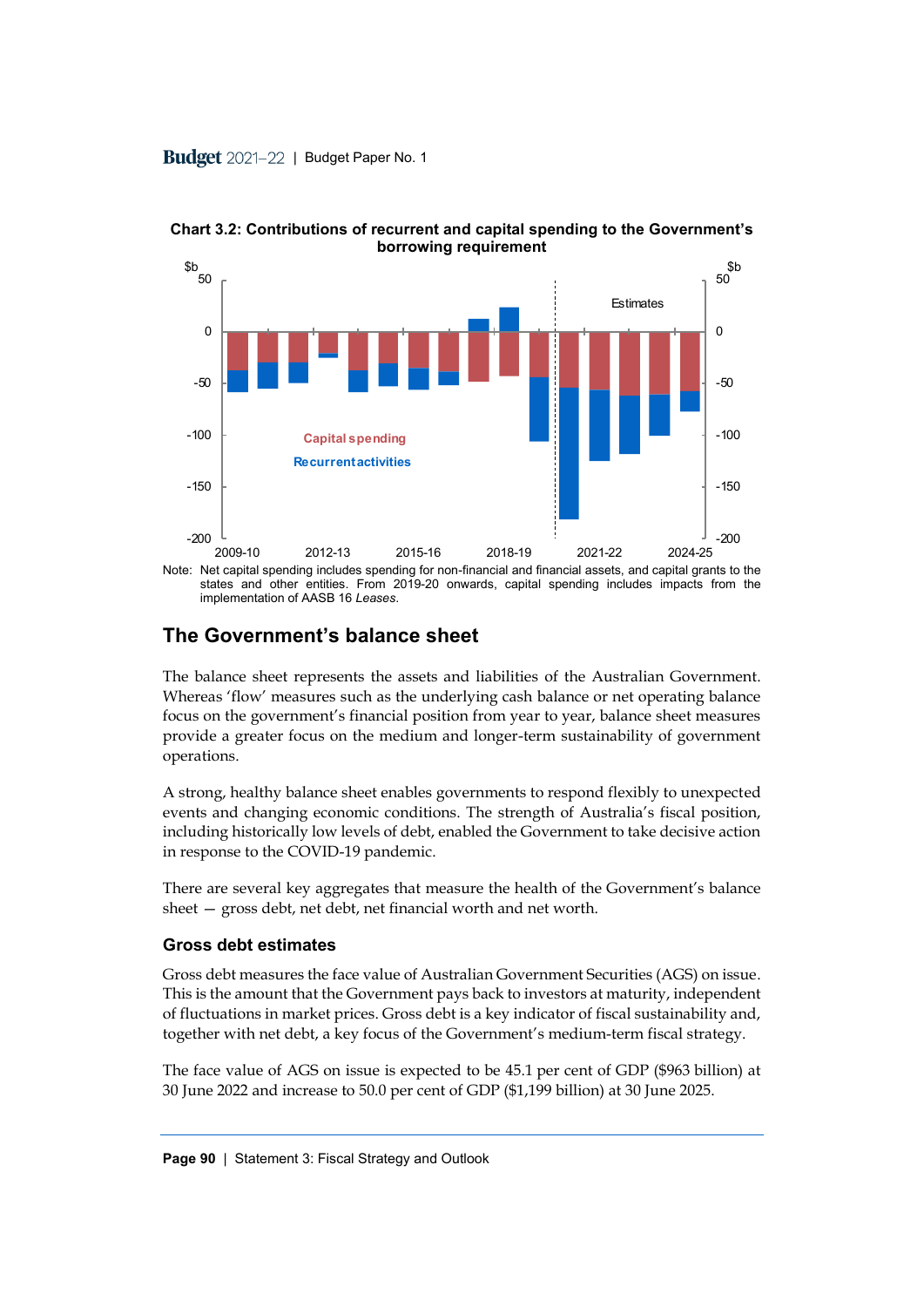#### **Box 3.2 Government borrowing costs remain at historical lows**

The COVID-19 pandemic has resulted in noticeable movements in the yields on Australian Government debt. In line with global trends, the poor economic outlook and elevated uncertainty sparked investor demand for the relative safety of government bonds and drove interest rates to historic lows (Chart 3.3). However, as confidence in the global economic outlook has grown more recently, bond yields in Australia and globally have increased. The spread between Australia's long-term and short-term yields has increased relative to comparable economies, a sign of investor confidence in the strength of our recovery and the outlook for growth and inflation. Notwithstanding the recent increase, bond yields across all tenors are still lower than their average over the 2 years prior to 2019 when yields started to decline.



**Chart 3.3: Yields on 5- and 10-year Australian Government Securities**

While Government borrowing has increased sharply since the onset of the COVID-19 pandemic, the cost of servicing this debt remains modest owing to very low interest rates. In the period between 20 March 2020 and 3 May 2021, the Australian Office of Financial Management (AOFM) has issued \$281.6 billion in Treasury Bonds, with a weighted average tenor of 9.4 years and a weighted average issuance yield of only 0.88 per cent. Based on current yields, an additional \$1.6 trillion in debt would need to be issued in order for public debt interest as a share of GDP to reach the 1990's peak of 2 per cent and \$251 billion to reach 1 per cent.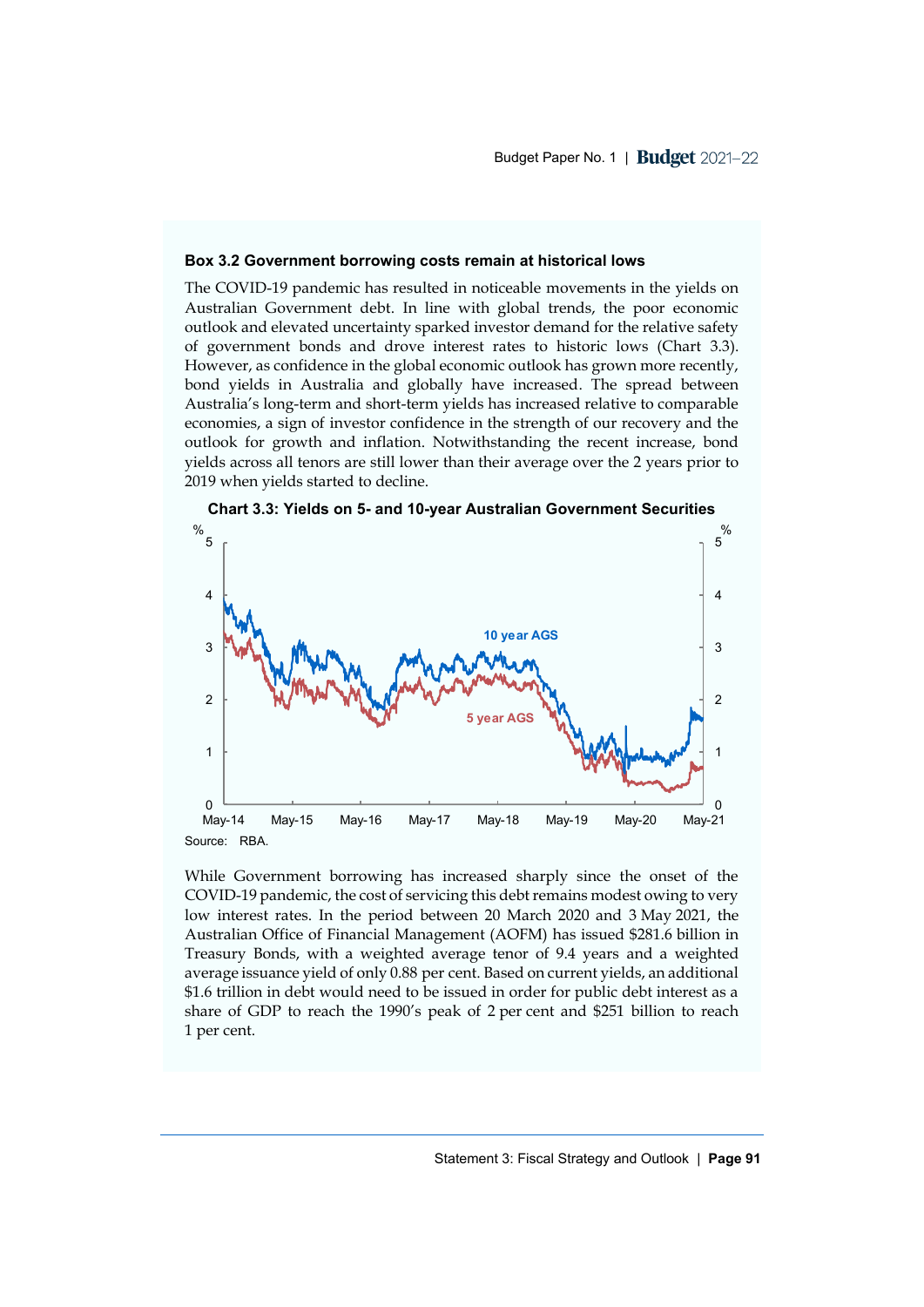### **Box 3.2: Government borrowing costs remain at historical lows (continued)**

The impact of the recent increase in yields on debt servicing costs has been tempered by the AOFM's decisions to extend the yield curve over the last decade. In 2010, the weighted average term to maturity was around 5 years and the longest maturity available was only 12 years. The weighted average term to maturity is now 7.6 years and the yield curve extends to June 2051. Extending the yield curve has had the benefit of reducing the refinancing risk of existing debt and increasing the range of issuance options available. This has served the AOFM well in managing the large issuance program arising from the COVID-19 pandemic.

Over the forward estimates, the yield curve is assumed to remain fixed at the level observed prior to each Budget update. This results in a weighted average yield for future bond issuance of around 1.6 per cent compared with 0.8 per cent at the 2020-21 Budget.

Further information on assumed market yields on AGS used at this update and the AOFM's issuance strategy during the pandemic is in *Statement 7: Debt Statement*.

### **Net debt estimates**

Net debt is the sum of interest-bearing liabilities less the sum of selected financial assets. Net debt is a broader measure of fiscal sustainability than gross debt as it includes cash-like assets on the Government's balance sheet as well as the market value of AGS on issue. It provides an indicator of the Government's ability to meet its future debt obligations.

Net debt is estimated to be 34.2 per cent of GDP (\$729.0 billion) at 30 June 2022 (as shown in Table 3.8), lower than the estimate of 40.4 per cent of GDP (\$812.1 billion) at the 2020-21 Budget. The improvement in net debt since the 2020-21 Budget is driven by the Government's decreased borrowing requirements resulting from the improvement in the underlying cash balance and a decrease in the market value of AGS due to higher yields than were assumed at the time of the 2020-21 Budget. Net debt is estimated to increase to 40.9 per cent of GDP (\$980.6 billion) at the end of the forward estimates.

Further information on gross debt and net debt is provided in *Statement 7: Debt Statement*.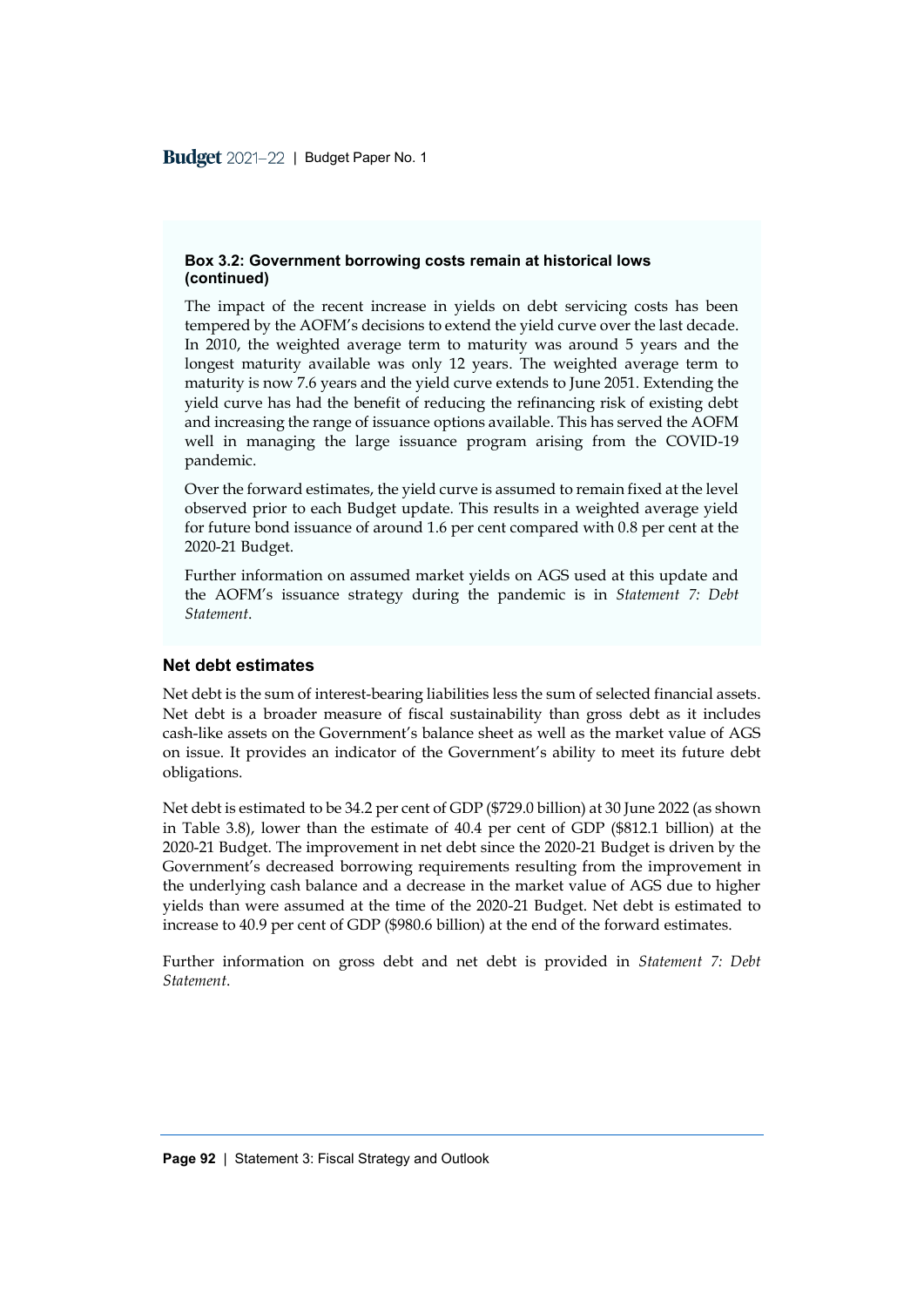|                          |          | Estimates |          |            |            |  |  |  |
|--------------------------|----------|-----------|----------|------------|------------|--|--|--|
|                          | 2020-21  | 2021-22   | 2022-23  | 2023-24    | 2024-25    |  |  |  |
|                          | \$b      | \$b       | \$b      | \$b        | \$b        |  |  |  |
| <b>Financial assets</b>  | 509.9    | 551.2     | 556.1    | 565.5      | 582.7      |  |  |  |
| Non-financial assets     | 183.3    | 192.6     | 202.4    | 211.6      | 220.0      |  |  |  |
| <b>Total assets</b>      | 693.2    | 743.8     | 758.5    | 777.1      | 802.7      |  |  |  |
| <b>Total liabilities</b> | 1,279.7  | 1,421.8   | 1,525.9  | 1,613.9    | 1,694.1    |  |  |  |
| Net worth                | $-586.5$ | $-678.0$  | -767.4   | $-836.8$   | $-891.4$   |  |  |  |
| Net financial worth(a)   | $-769.8$ | $-870.6$  | $-969.8$ | $-1,048.4$ | $-1,111.4$ |  |  |  |
| Per cent of GDP          | $-37.4$  | $-40.8$   | $-44.6$  | $-46.0$    | $-46.4$    |  |  |  |
| Net debt(b)              | 617.5    | 729.0     | 835.0    | 920.4      | 980.6      |  |  |  |
| Per cent of GDP          | 30.0     | 34.2      | 38.4     | 40.4       | 40.9       |  |  |  |
| Net interest payments    | 14.1     | 14.7      | 14.9     | 16.7       | 17.1       |  |  |  |
| Per cent of GDP          | 0.7      | 0.7       | 0.7      | 0.7        | 0.7        |  |  |  |

**Table 3.9: Australian Government general government sector net financial worth, net debt and net interest payments**

(a) Net financial worth equals total financial assets minus total liabilities.

(b) Net debt is the sum of interest bearing liabilities minus the sum of selected financial assets (cash and deposits, advances paid and investments, loans and placements).

### **Net financial worth and net worth**

Net financial worth is the sum of financial assets less liabilities. It includes all classes of financial assets and all liabilities, only some of which are included in net debt. Both the assets of the Future Fund and the public sector superannuation liability that the Future Fund seeks to finance are included in net financial worth.

Net financial worth is estimated to be -\$870.6 billion (-40.8 per cent of GDP) at 30 June 2022, an improvement of \$76.1 billion compared with the estimate of -\$946.8 billion in the 2020-21 Budget.

A further measure of the Government's financial position is net worth. Net worth is the sum of all assets less all liabilities. It includes non-financial assets such as buildings and plant, equipment and infrastructure. Net worth is expected to be -\$678.0 billion (-31.8 per cent of GDP) at 30 June 2022, an improvement of \$76.6 billion compared with the estimate of -\$754.6 billion in the 2020-21 Budget.

The improvement in net financial worth and net worth are primarily driven by the same drivers as the improvement in net debt.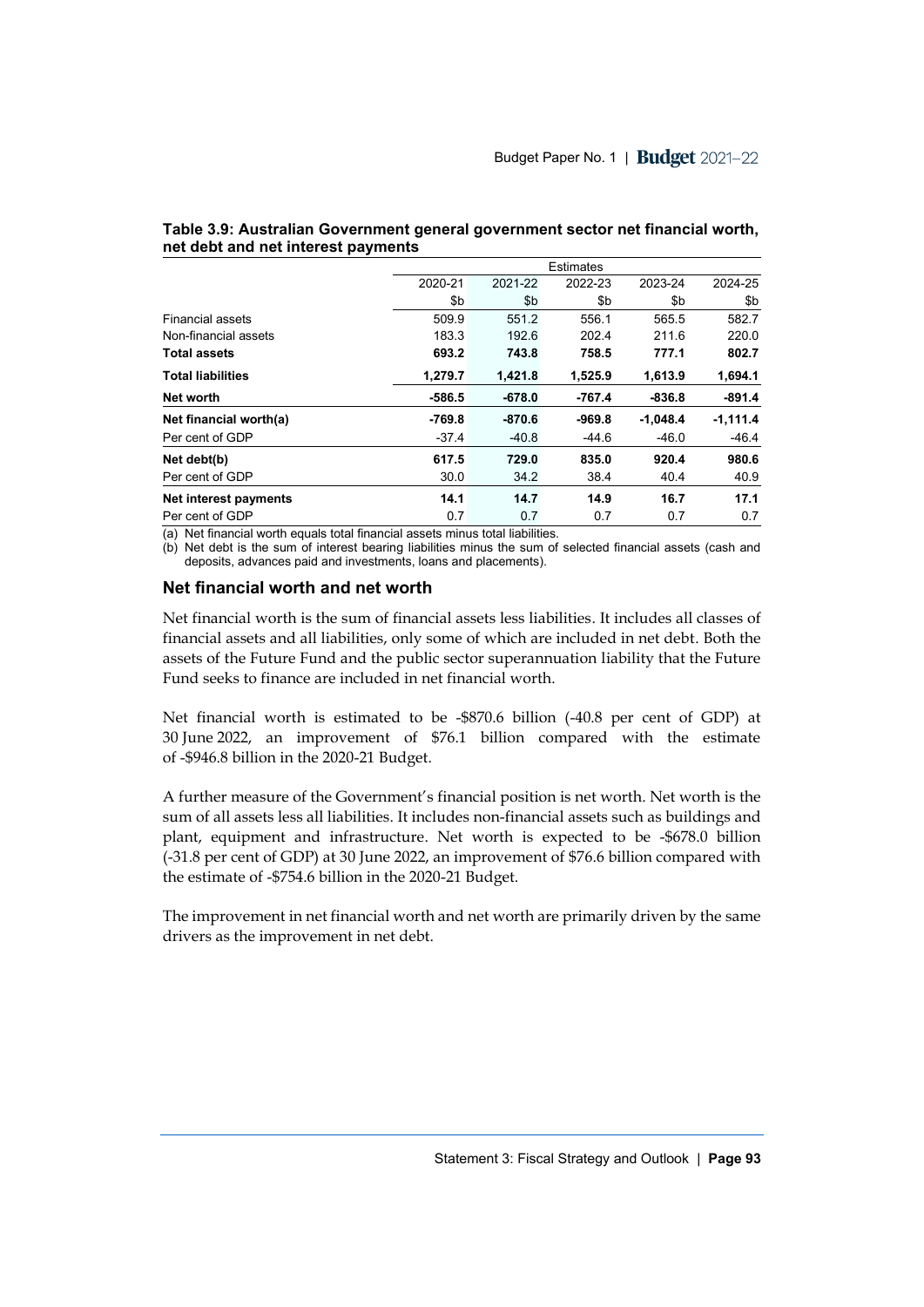# **Medium-term fiscal projections**

The medium-term fiscal projections bring together projections of receipts, payments and the Government's assets and liabilities for the seven years beyond the forward estimates period.

They outline the trajectory for the fiscal position under current policy settings and prevailing economic assumptions, and provide the starting point to which future policy changes would be applied.

The medium-term fiscal projections generally follow a base-plus-growth methodology, whereby the forward estimates for receipts and payments form the 'base' to which future growth is applied. Economic parameters are used to estimate growth rates relevant to different components of receipts and payments. Key economic parameters include nominal GDP, consumption, prices and wages, unemployment, population growth and the structure of the population.

The economic parameters that underpin the medium-term fiscal projections are a product of assumptions and are therefore subject to considerable uncertainty. Small changes to underlying assumptions around the economy, or changes to future policy settings, can have large impacts on projections of fiscal aggregates over the medium term.

While the economic outlook has strengthened considerably, the COVID-19 pandemic is still evolving. A recovery or response which differs from those expected would impact the fiscal aggregates over the medium term. Further discussion of forecasting uncertainty and the sensitivity of current forecasts to changes in key underlying assumptions is contained in *Statement 8: Forecasting Performance and Sensitivity Analysis.*

The methodology underpinning the medium-term economic projections is explained in *Statement 2: Economic Outlook*.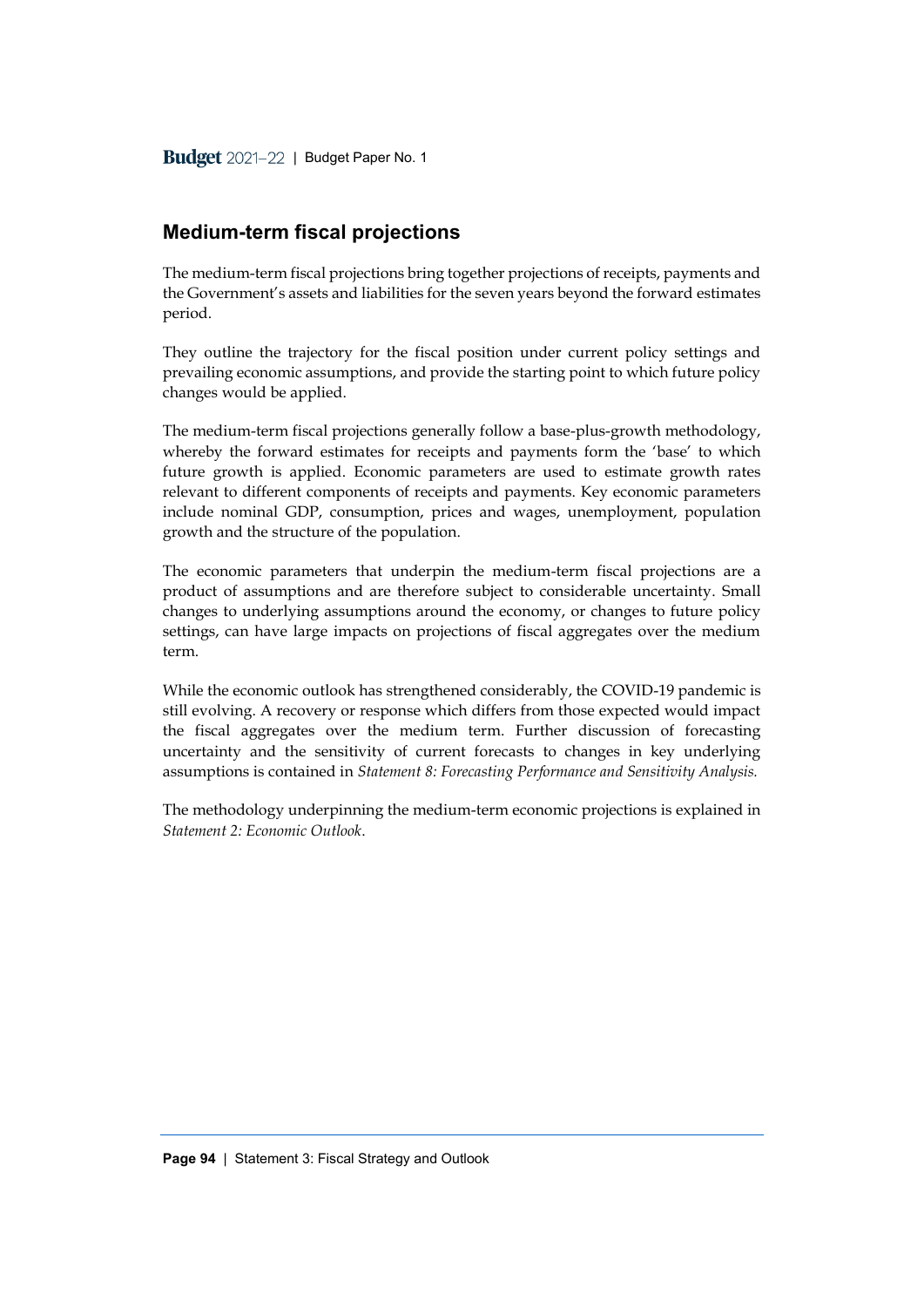### **Underlying cash balance projections**

The underlying cash balance is expected to improve from a deficit of 7.8 per cent of GDP in 2020-21 to a deficit of 1.3 per cent of GDP by 2031-32.

While there is improvement in the underlying cash balance due to stronger tax receipts on the back of the stronger economic outlook, the Government has also made investments to guarantee high quality essential services, in areas such as aged care and mental health. This means that, at the end of the forwards, the underlying cash balance is expected to be largely unchanged compared to the estimates at the 2020-21 Budget. The trajectory for the underlying cash balance across the medium term continues to be largely in line with projections at the 2020-21 Budget (Chart 3.4).

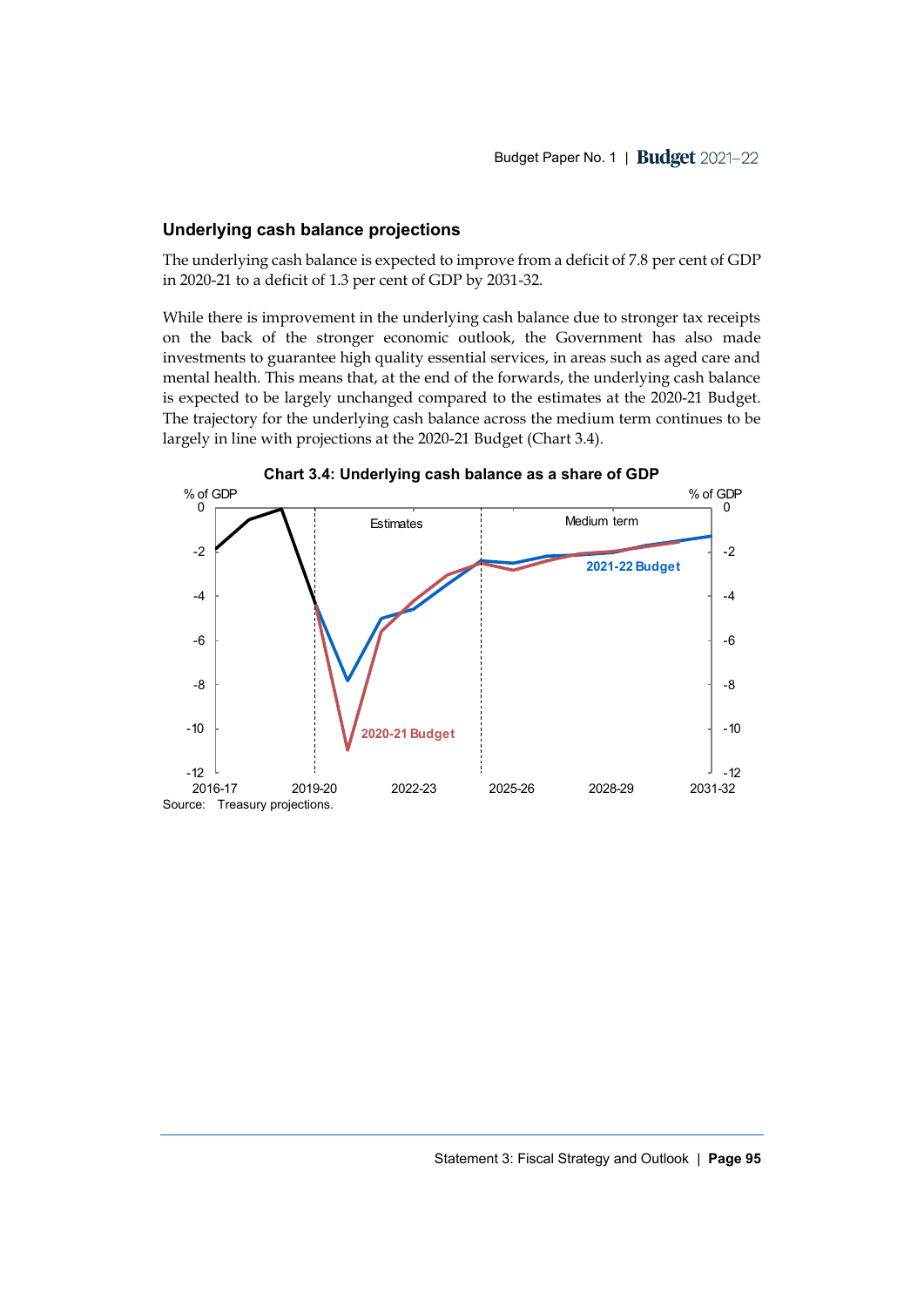### **Receipts and payments projections**

Total receipts are projected to have increased since the 2020-21 Budget, mainly driven by higher projected tax collections. Tax receipts are highly responsive to economic developments. Projections for a quicker and stronger economic recovery than originally anticipated have therefore increased the level of tax receipts expected across the forward estimates and medium term. Further information on tax receipts can be found in *Statement 5: Revenue*.

Chart 3.5 shows the level of total receipts projected to 2031-32.



**Chart 3.5: Total receipts**

Payments are expected to fall from a peak of \$660.8 billion in 2020-21, reflecting the temporary and targeted nature of COVID-19 emergency support payments such as the JobKeeper Payment.

Although payments fall from the peak, they are expected to be higher than estimated at the 2020-21 Budget from 2021-22 to the end of the medium term (see Chart 3.6). This reflects the Government's commitment to guaranteeing high quality and sustainable essential services. Key payment programs that are projected to increase across the medium term are aged care, the National Disability Insurance Scheme, and payments to individuals. Projections are also higher across a range of payment programs, reflecting higher indexation as a result of higher prices associated with the stronger than expected economy.

Further information on payments can be found in *Statement 6: Expenses and Net Capital Investment*.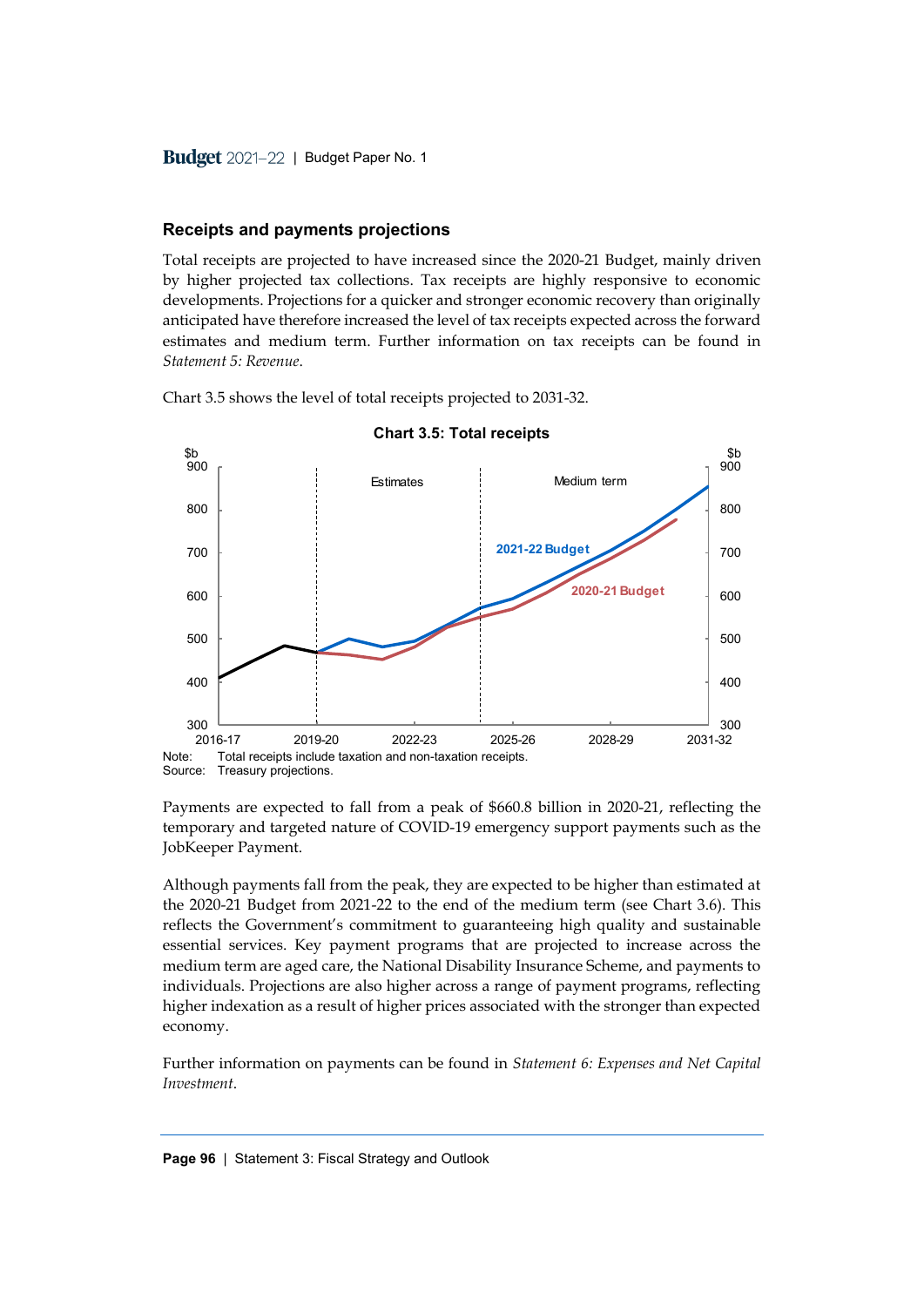

**Chart 3.6: Total payments**

Payments as a share of GDP are projected to fall from a COVID-19 peak of 32.1 per cent of GDP in 2020-21 and remain flat across the medium term. This reflects the temporary and targeted nature of COVID-19 support. At the end of the medium term, payments are projected to be 26.2 per cent of GDP.

Receipts as a share of GDP are projected to increase from 2021-22 to the end of the medium term. Under Australia's progressive taxation system, higher wage levels result in a projected increase in tax receipts as a share of the economy across the medium term.

By the end of the medium term, the tax-to-GDP ratio is projected to reach 23.1 per cent of GDP. This is consistent with the Government's Economic and Fiscal Strategy which outlines the Government's commitment to maintaining a sustainable tax burden, with a tax-to-GDP ratio at or below 23.9 per cent of GDP.

Chart 3.7 shows total payments and total receipts as a share of GDP projected to 2031-32.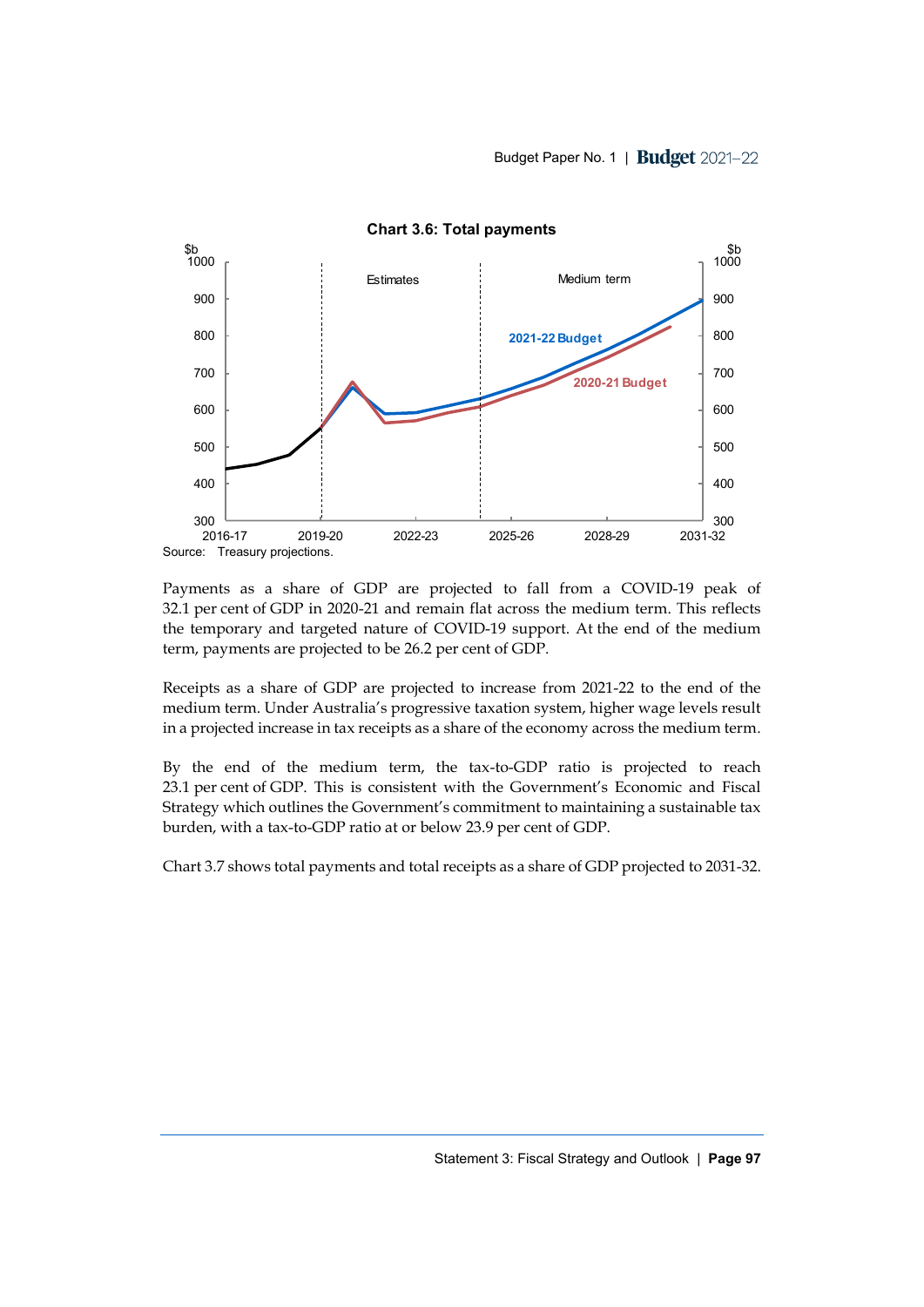

**Chart 3.7: Total payments and receipts as a share of GDP**

### **Gross debt projections**

Gross debt as a share of GDP is projected to be lower in each year of the forward estimates and medium term than projected at the 2020-21 Budget (Chart 3.8). Gross debt is projected to stabilise at around 51 per cent of GDP over the medium term, compared to around 55 per cent of GDP at the 2020-21 Budget.

Australia's debt position is fiscally sustainable given projections for strong economic growth to continue over the medium term. The economic growth rate is projected to exceed the interest rate on debt, with the result that debt as a share of GDP stabilises over time notwithstanding the projected underlying cash deficit. Further details on Government debt levels can be found in *Statement 7: Debt Statement*.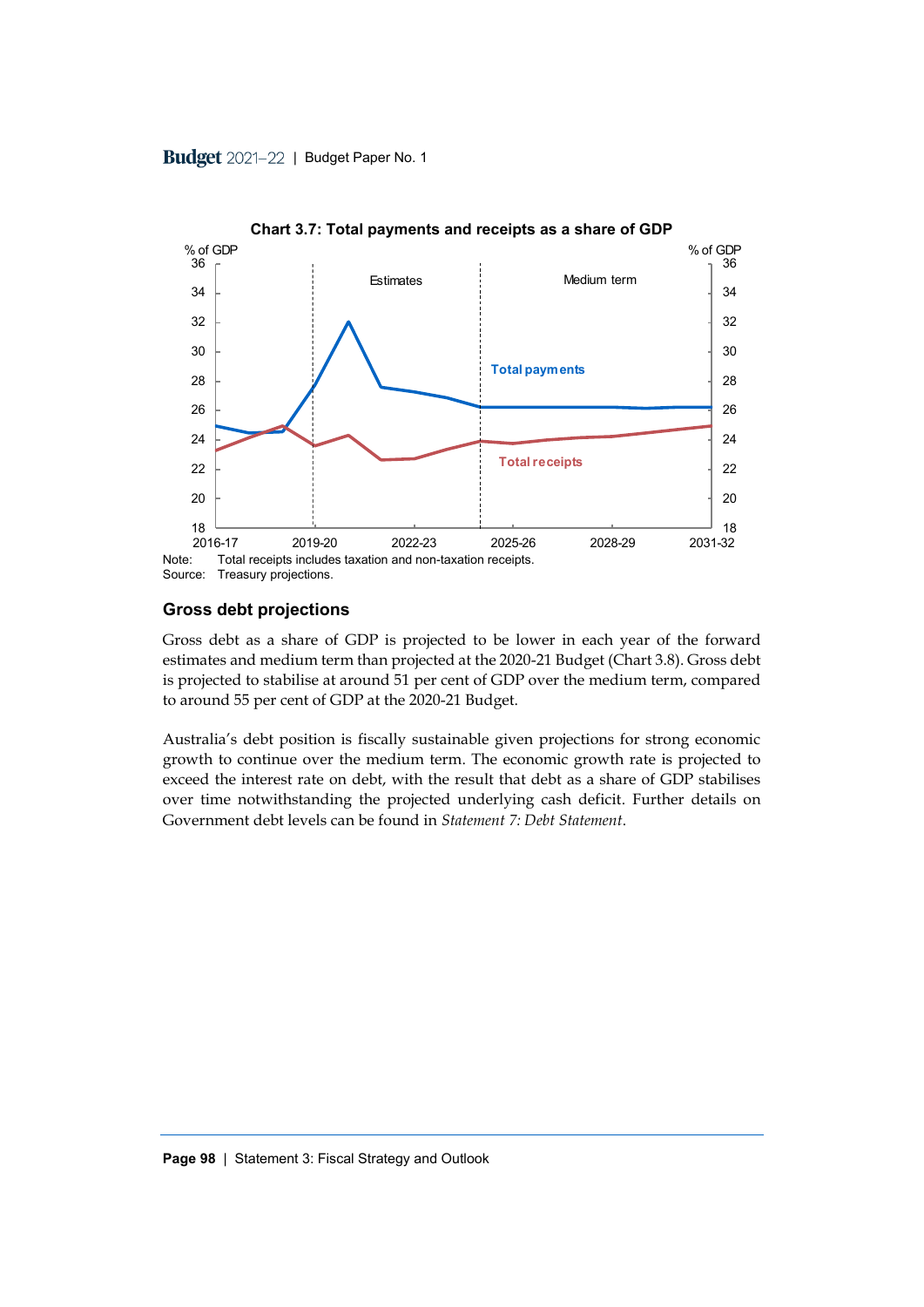

Source: Australian Office of Financial Management and Treasury projections.

### **Net debt projections**

Net debt is estimated to peak at 40.9 per cent of GDP at 30 June 2025, before improving over the medium term to reach 37.0 per cent of GDP at 30 June 2032, as shown in Chart 3.9. Net debt, as a share of GDP, is projected to fall over the medium term more quickly than gross debt because net debt is based on the market value of AGS which falls as yields rise. Net debt as a share of GDP is projected to be lower in each year of the medium term compared to at the 2020-21 Budget.



**Chart 3.9: Net debt as a share of GDP**

Statement 3: Fiscal Strategy and Outlook | **Page 99**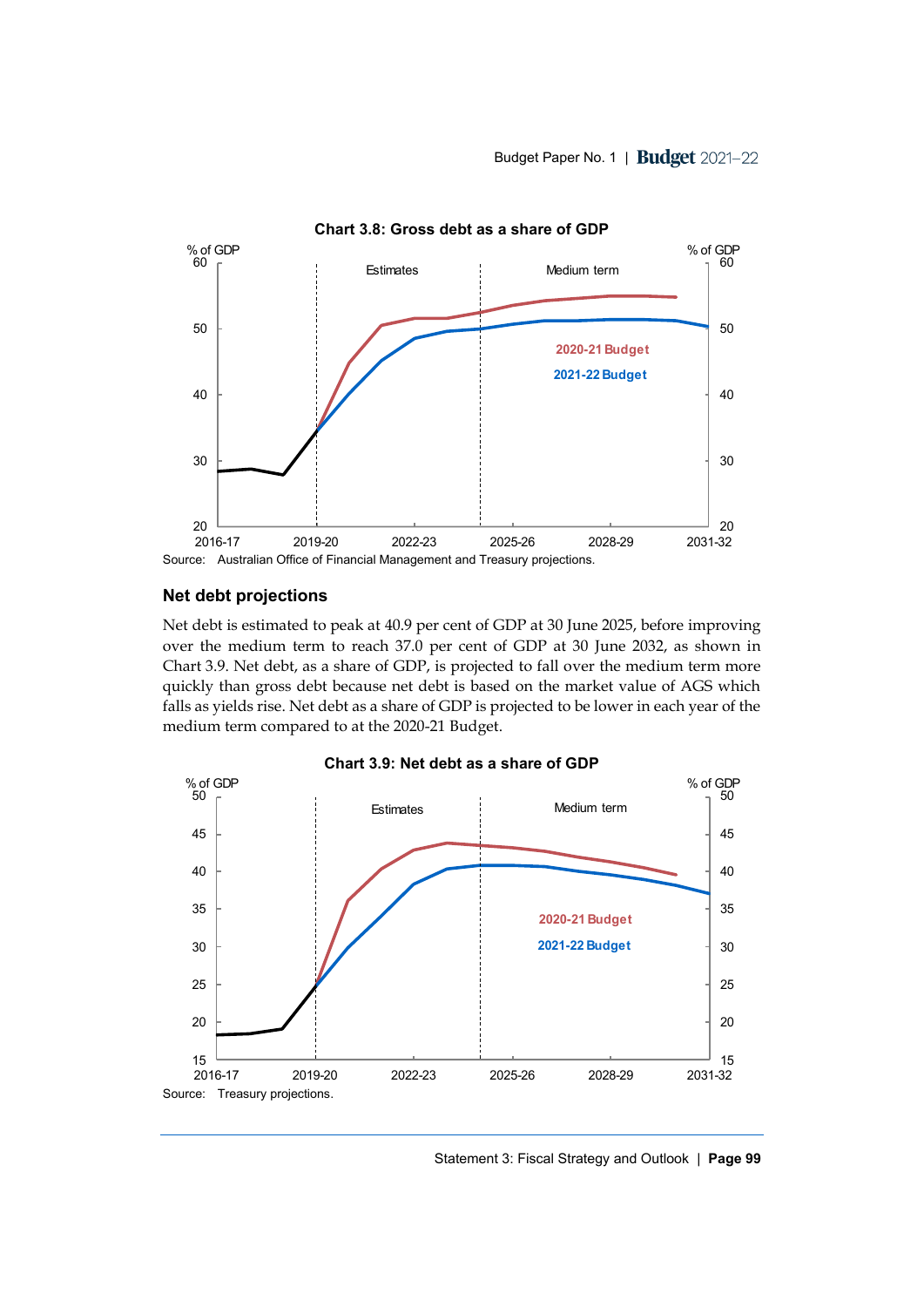# **Net financial worth projections**

Net financial worth improves as a share of GDP over the medium term, reaching -46.4 per cent of GDP at 30 June 2025, before improving to -40.5 per cent of GDP at 30 June 2032 as shown in Chart 3.10.



**Chart 3.10: Net financial worth as a share of GDP**

# **Structural budget balance estimates**

Estimates of the structural budget balance can provide broad insights into the sustainability of fiscal settings. Changes in the structural budget balance provide an indication of the impact that government decisions have on the budget position, independent of the current phase of the economic cycle.

The structural budget balance is estimated by removing temporary movements in receipts and payments from the underlying cash balance. These shifts are caused by cyclical factors such as temporary deviations in real GDP from potential (the output gap) or temporary deviations of commodity prices from their long-run trends, as well as temporary fiscal measures designed to support the economy through an economic crisis.

Cyclical factors are expected to provide a small contribution to the budget position over the forward estimates. In the near term, this largely reflects the impact of an elevated terms of trade, particularly due to higher iron ore prices, which more than offsets the effect of a negative output gap on receipts and payments in 2020-21 and 2021-22. By the end of the forward estimates, the contribution from cyclical factors is modest, consistent with the iron ore price having declined to its long-run assumption and an output gap that is closed.